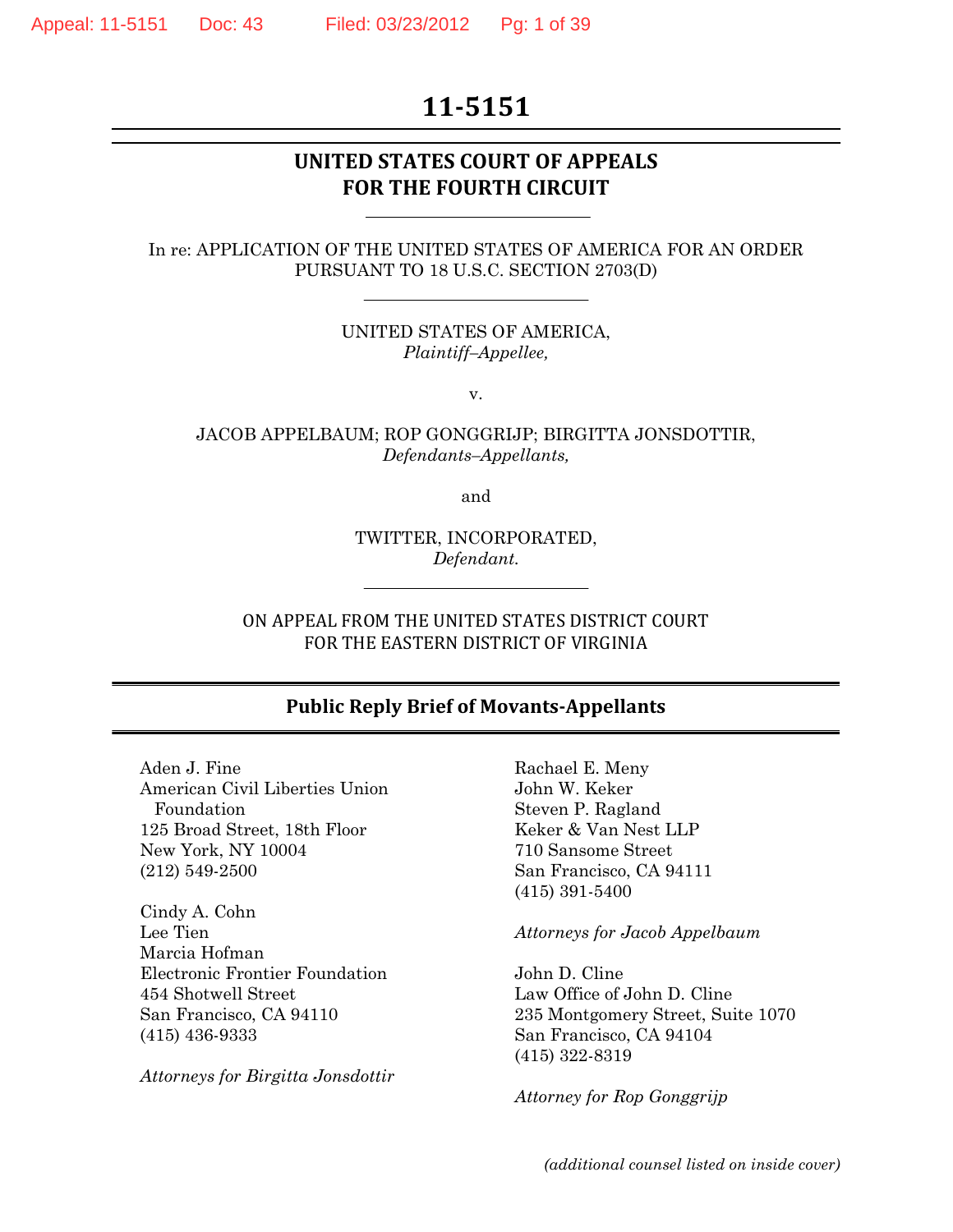Rebecca K. Glenberg American Civil Liberties Union of Virginia Foundation, Inc. 530 E. Main Street, Suite 310 Richmond, VA 23219 (804) 644-8080

K.C. Maxwell Law Office of K.C. Maxwell 235 Montgomery Street, Suite 1070 San Francisco, CA 94104 (415) 322-8817

Nina J. Ginsberg DiMuroGinsberg, P.C. 908 King Street, Suite 200 Alexandria, VA 22314 (703) 684-4333

*Attorney for Birgitta Jonsdottir* *Attorneys for Rop Gonggrijp* John K. Zwerling Stuart Sears Zwerling, Leibig & Moseley, P.C. 180 North Alfred Street Alexandria, VA 22314 (703) 684-8000

*Attorneys for Jacob Appelbaum*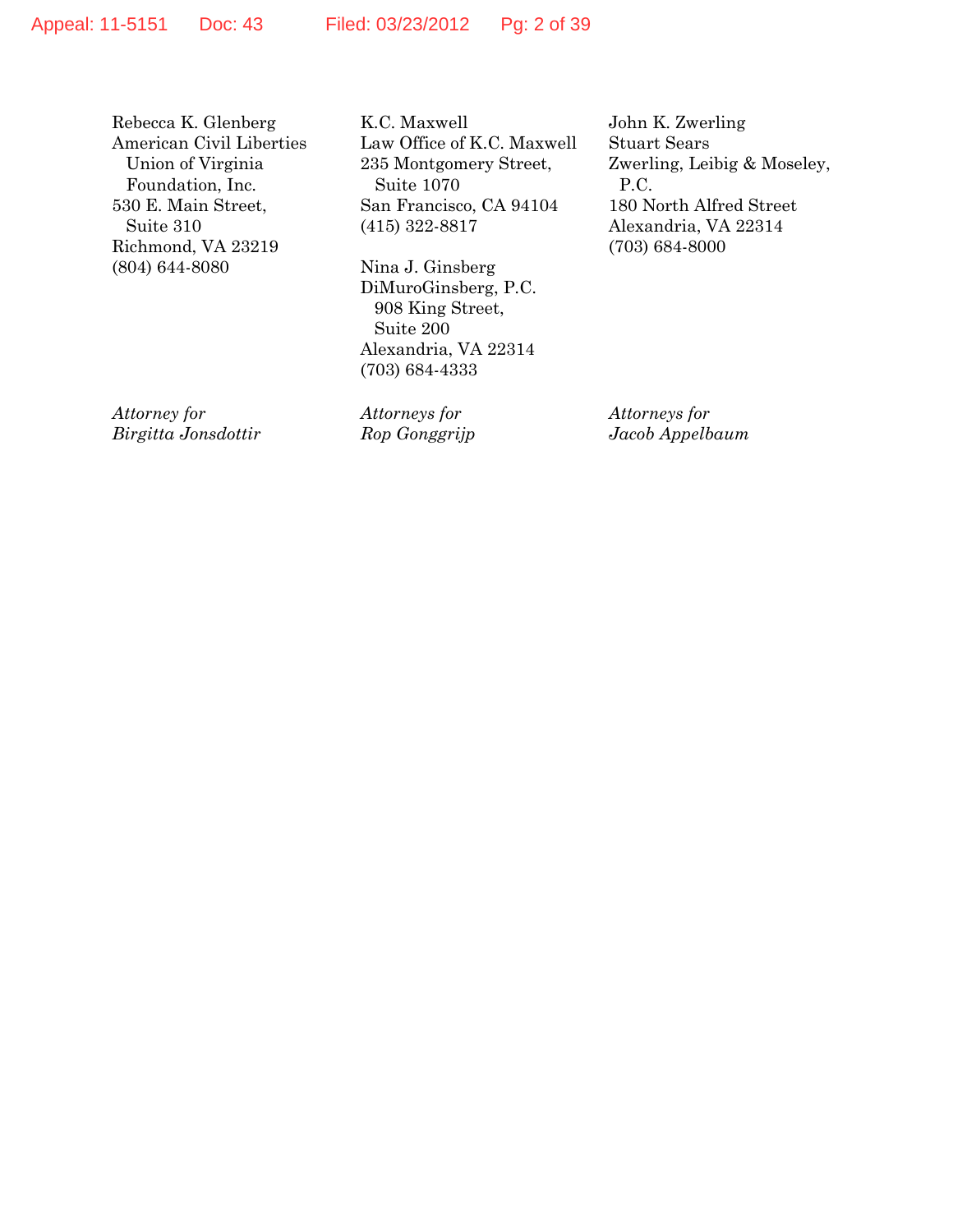# **TABLE OF CONTENTS**

| I.                                                                                                                             |
|--------------------------------------------------------------------------------------------------------------------------------|
| THE DISTRICT COURT ERRED BY NOT CONDUCTING A<br>II.                                                                            |
| III. THE DISTRICT COURT ERRONEOUSLY SEALED THESE                                                                               |
| A. The Common Law Right Of Access Attaches To These Documents5                                                                 |
| Court Orders And Motions Concerning § 2703 Proceedings Are<br>1.                                                               |
| These § 2703 Orders And Motions Should Not Be Treated As<br>2.                                                                 |
| B. The First Amendment Right Of Access Applies To These Judicial                                                               |
| The Government Failed To Meet Its Burden To Overcome The<br>$\mathbf{C}$ .                                                     |
| The Government's General Interests In Investigative Secrecy<br>1.                                                              |
| The District Court Erred By Failing To Conduct A Document-<br>2.                                                               |
| 3 <sub>1</sub><br>The District Court Erroneously Failed To Redact These<br>Documents Or To Explain Why Redactions Would Not Be |
| IV. THE DISTRICT COURT ERRED IN NOT REQUIRING PUBLIC<br>.24                                                                    |
| 29                                                                                                                             |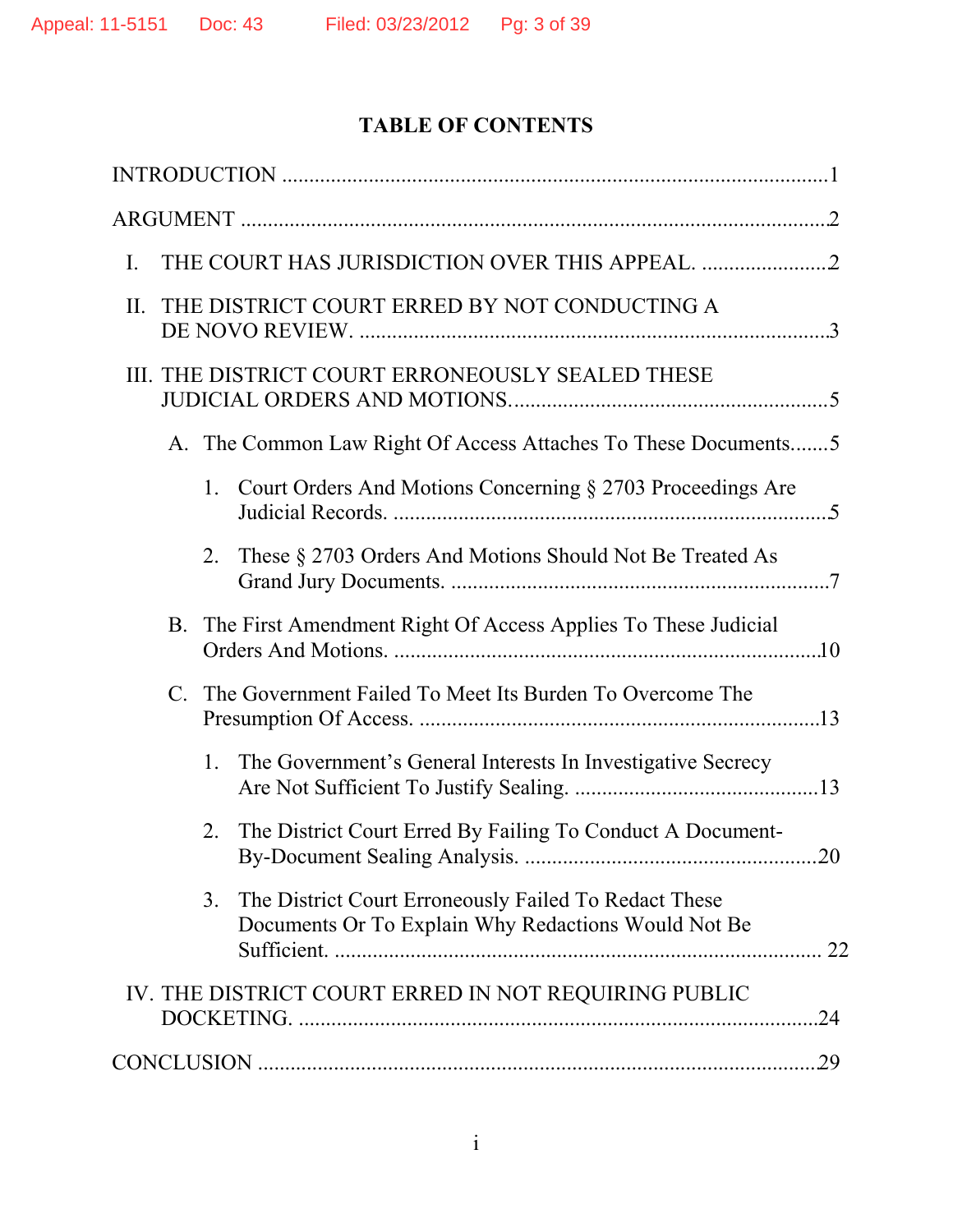# **TABLE OF AUTHORITIES**

# **Cases**

| Application of the U.S. for an Order Authorizing the Interception of Oral                     |
|-----------------------------------------------------------------------------------------------|
|                                                                                               |
|                                                                                               |
|                                                                                               |
|                                                                                               |
| Hartford Courant Co. v. Pellegrino, 380 F.3d 83 (2d Cir. 2004) 26                             |
| In re a 18 U.S.C. § 2703(d) Order Issued to Google, Inc. on June 10, 2011, No. 11-            |
| In re Application & Affidavit for a Search Warrant, 923 F.2d 324 (4th Cir. 1991) 3,<br>11, 20 |
| In re Application of N.Y. Times Co. to Unseal Wiretap & Search Warrant                        |
|                                                                                               |
|                                                                                               |
|                                                                                               |
|                                                                                               |
|                                                                                               |
|                                                                                               |
| In re Sealing and Non-Disclosure of Pen/Trap/2703(d) Orders, 562 F. Supp. 2d                  |
|                                                                                               |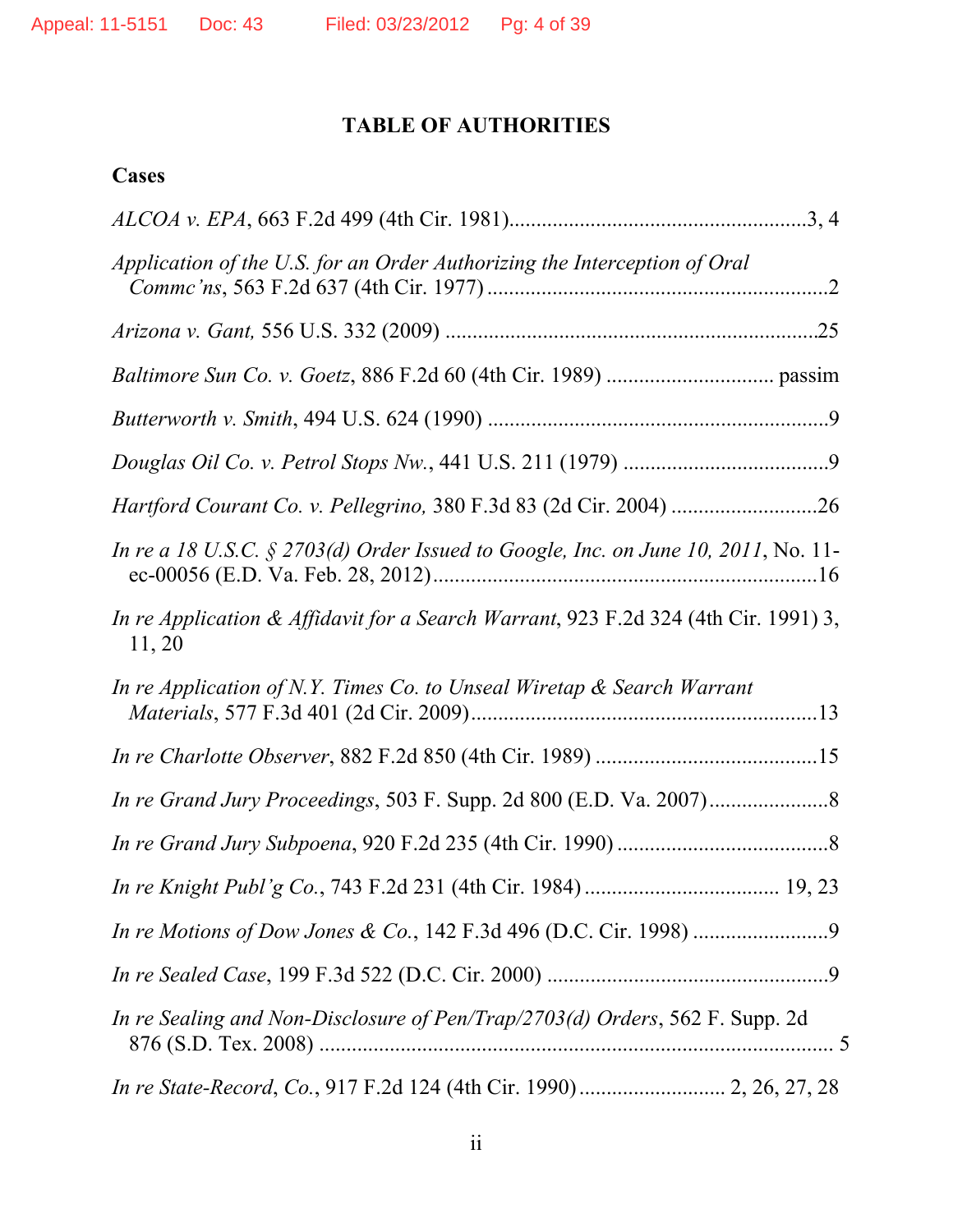| Media Gen. Operations, Inc. v. Buchanan, 417 F.3d 424 (4th Cir. 2005) passim                  |
|-----------------------------------------------------------------------------------------------|
|                                                                                               |
|                                                                                               |
|                                                                                               |
|                                                                                               |
| Press-Enterprise Co. v. Super. Ct. of Cal., 464 U.S. 501 (1984) (Press-Enterprise             |
| Press-Enterprise Co. v. Super. Ct. of Cal., 478 U.S. 1 (1986) (Press-Enterprise II)           |
|                                                                                               |
| Stone v. Univ. of Md. Med. Sys. Corp., 855 F.2d 178 (4th Cir. 1988) passim                    |
|                                                                                               |
|                                                                                               |
|                                                                                               |
|                                                                                               |
|                                                                                               |
|                                                                                               |
|                                                                                               |
| United States v. Soussoudis (In re Wash. Post Co.), 807 F.2d 383 (4th Cir. 1986).2,<br>24, 27 |
|                                                                                               |
|                                                                                               |
| Va. Dep't of State Police v. Wash. Post, 386 F.3d 567 (4th Cir. 2004)  passim                 |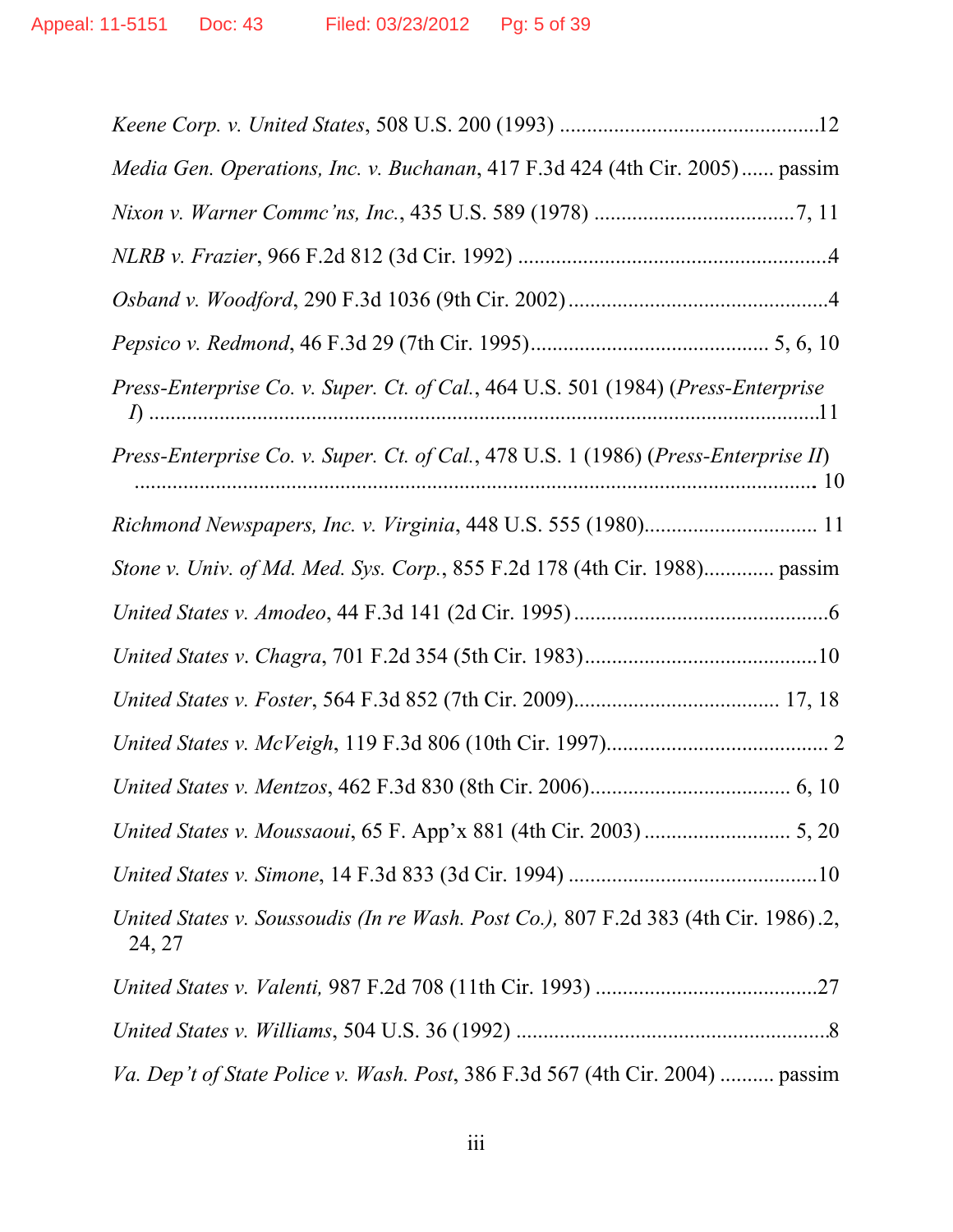# **Statutes**

| <b>Other Authorities</b>                                                        |  |
|---------------------------------------------------------------------------------|--|
| Judicial Conference Policy on Sealed Cases, Sept. 13, 2011, <i>available at</i> |  |

| Judicial Conference Policy on Sealed Cases, Sept. 13, 2011, <i>available at</i><br>http://www.uscourts.gov/uscourts/News/2011/docs/JudicialConferencePolicyonS |  |
|----------------------------------------------------------------------------------------------------------------------------------------------------------------|--|
| Julia Angwin, Secret Orders Target Email, Wall St. J., Oct. 9, 2011, available at                                                                              |  |
| http://online.wsj.com/article/SB100014240529702034768045766132840073150                                                                                        |  |

# Rules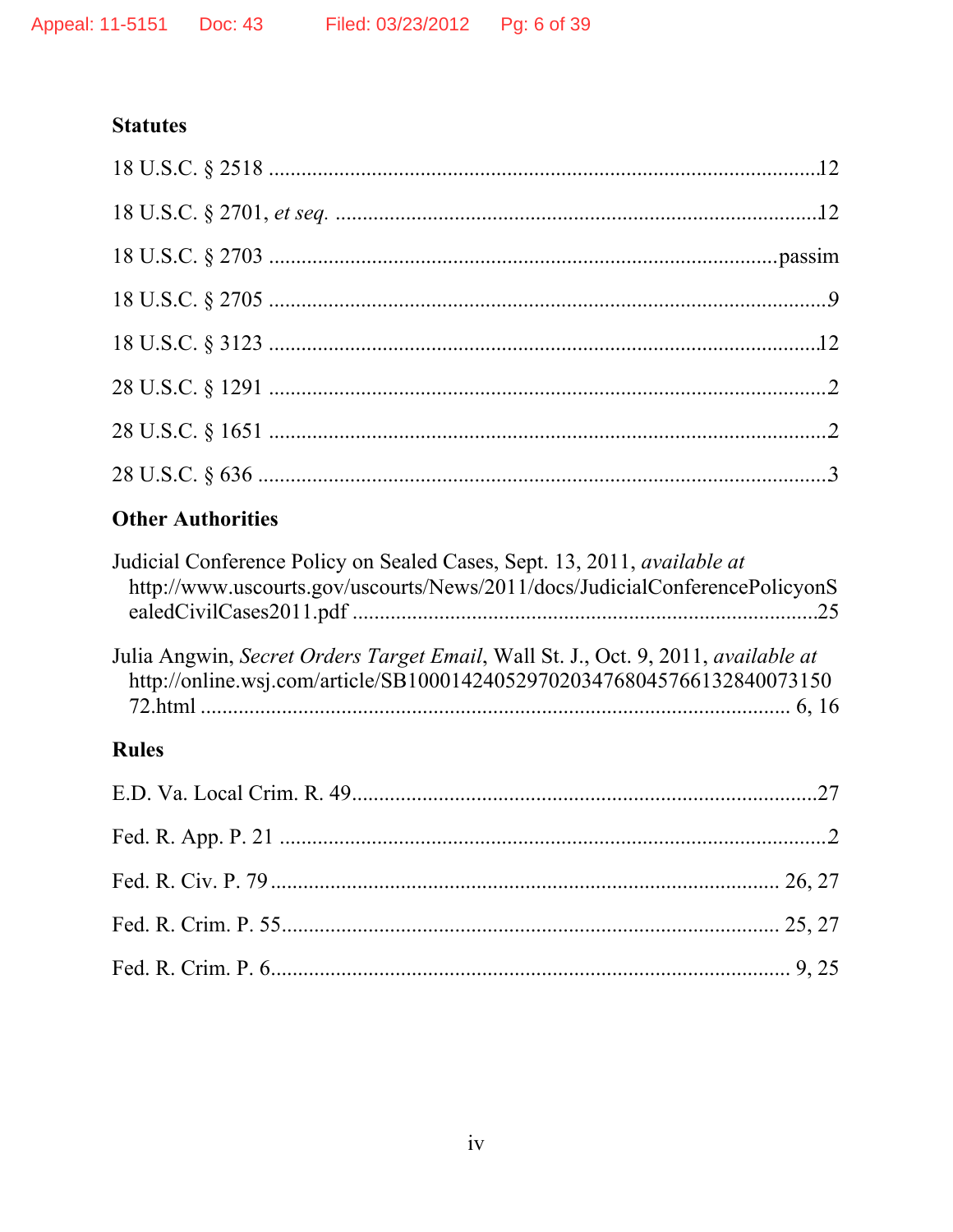#### **INTRODUCTION**

The government now concedes that it made a "strategic decision" to unseal the Twitter Order. Unsealing may turn on strategic considerations, but sealing may not. Having determined that it was "in the best interest of the investigation" to unseal the Twitter Order, the government has eliminated all of the traditional reasons for investigative secrecy that it claims warrant continued sealing of the other § 2703 orders and related motions in this case.

Because the government relies exclusively on its general need for secrecy in ongoing investigations and does not provide any specific facts demonstrating that these particular documents need to remain sealed in these circumstances, the government has failed to meet its heavy burden to overcome the right of access. At a minimum, there is no reason why the documents cannot be made available in redacted form, withholding any sensitive information that the unsealing of the Twitter Order did not disclose. Had the district court conducted a *de novo* review of the magistrate's orders or conducted a document-by-document sealing analysis, as it was required to do, it would have come to that very conclusion. Because it did not, and because it similarly did not follow this Court's clear caselaw requiring public docketing of even sealed judicial documents, the Court should vacate the district court's order and unseal these judicial orders and motions.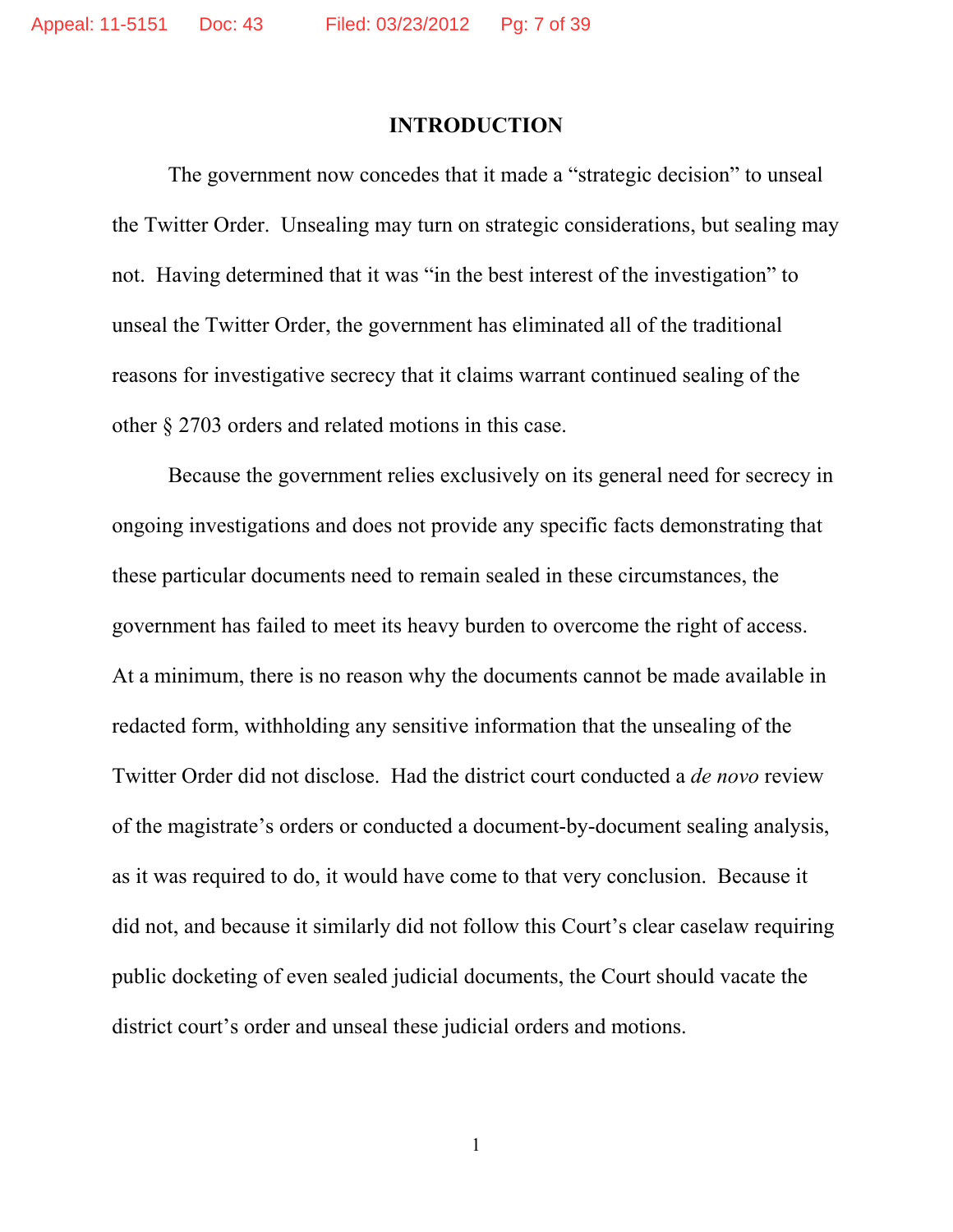#### **ARGUMENT**

### **I. THE COURT HAS JURISDICTION OVER THIS APPEAL.**

The government does not dispute that this Court has jurisdiction over this case. Instead, it simply asserts that jurisdiction is available under the All Writs Act, 28 U.S.C. § 1651, and Fed. R. App. P. 21(a), not under 28 U.S.C. § 1291. Gov't Br. at 3-4. That assertion is not correct.<sup>1</sup> Regardless, whether this matter is treated as an appeal or as a petition for a writ of mandamus, the ultimate issue is the same: "[T]his case really boils down to whether the district court abused its discretion in sealing and redacting the documents here sought." *United States v. McVeigh*, 119 F.3d 806, 810 (10th Cir. 1997); *see also United States v. Soussoudis (In re Wash. Post Co.)*, 807 F.2d 383, 387-88 (4th Cir. 1986) (treating an appeal concerning sealing as a petition for mandamus). $^{2}$ 

 $1$  Where, as here, a district court resolves all of the matters raised in an "independent plenary proceeding," the order has the "requisite finality to make it appealable under section 1291." *Application of the U.S. for an Order Authorizing the Interception of Oral Commc'ns*, 563 F.2d 637, 641 (4th Cir. 1977). In the alternative, "an order unsealing district court documents is an appealable collateral order" under 28 U.S.C. § 1291. *Va. Dep't of State Police v. Wash. Post*, 386 F.3d 567, 574 n.4 (4th Cir. 2004).

<sup>2</sup> Although writs of mandamus are "issued only in extraordinary circumstances," *In re Wash. Post Co.*, 807 F.2d at 393, the Court has not hesitated to unseal improperly sealed documents in the mandamus context. *Id*.; *In re State-Record*, *Co.*, 917 F.2d 124, 129 (4th Cir. 1990) (vacating and remanding sealing order).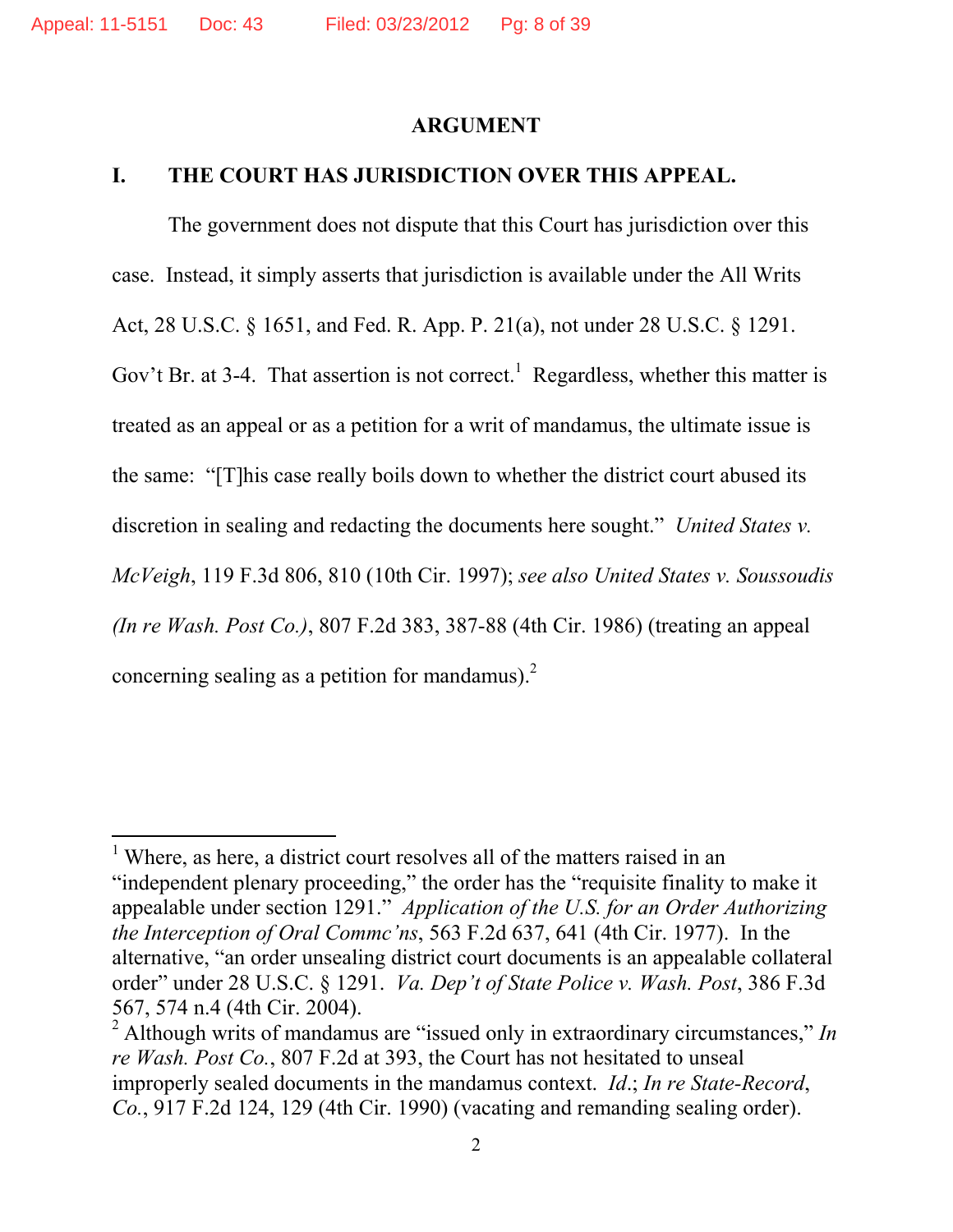### **II. THE DISTRICT COURT ERRED BY NOT CONDUCTING A DE NOVO REVIEW.**

The government's attempt to avoid *de novo* review fails for three principal reasons.<sup>3</sup> First, on appeal (contrary to its position below), the government agrees with the district court that "[t]he magistrate judge had jurisdiction to issue the order pursuant to 28 U.S.C.  $\S$  636(b)(3)." Gov't Br. at 2. That is fatal to its attempt to avoid *de novo* review because "duties additionally assigned to magistrates under 28 U.S.C. § 636(b)(3) are reviewed *de novo*." *In re Application & Affidavit for a Search Warrant*, 923 F.2d 324, 326 n.2 (4th Cir. 1991).

Second, *de novo* review was required because the ultimate discretion to seal documents lies with the district court, not the magistrate, even where the magistrate has the initial power to make the sealing decision. *Id*. Contrary to the government's assertion, this principle is not limited to the *voir dire* context.

Finally, *de novo* review was required because the magistrate's orders resolved all of the relief requested in this independent, miscellaneous proceeding. They therefore "disposed" of the entire underlying matter*. See, e.g.*, *ALCOA v. EPA*, 663 F.2d 499, 501-02 (4th Cir. 1981) (holding that a magistrate's order was

 $3$  The district court's application of the wrong standard of review is not "academic," Gov't Br. at 24, because, despite the court's assertion that it also conducted a *de novo* review, its substantive analysis demonstrates that it did not actually do so. *See, e.g.,* JA-279; JA-281.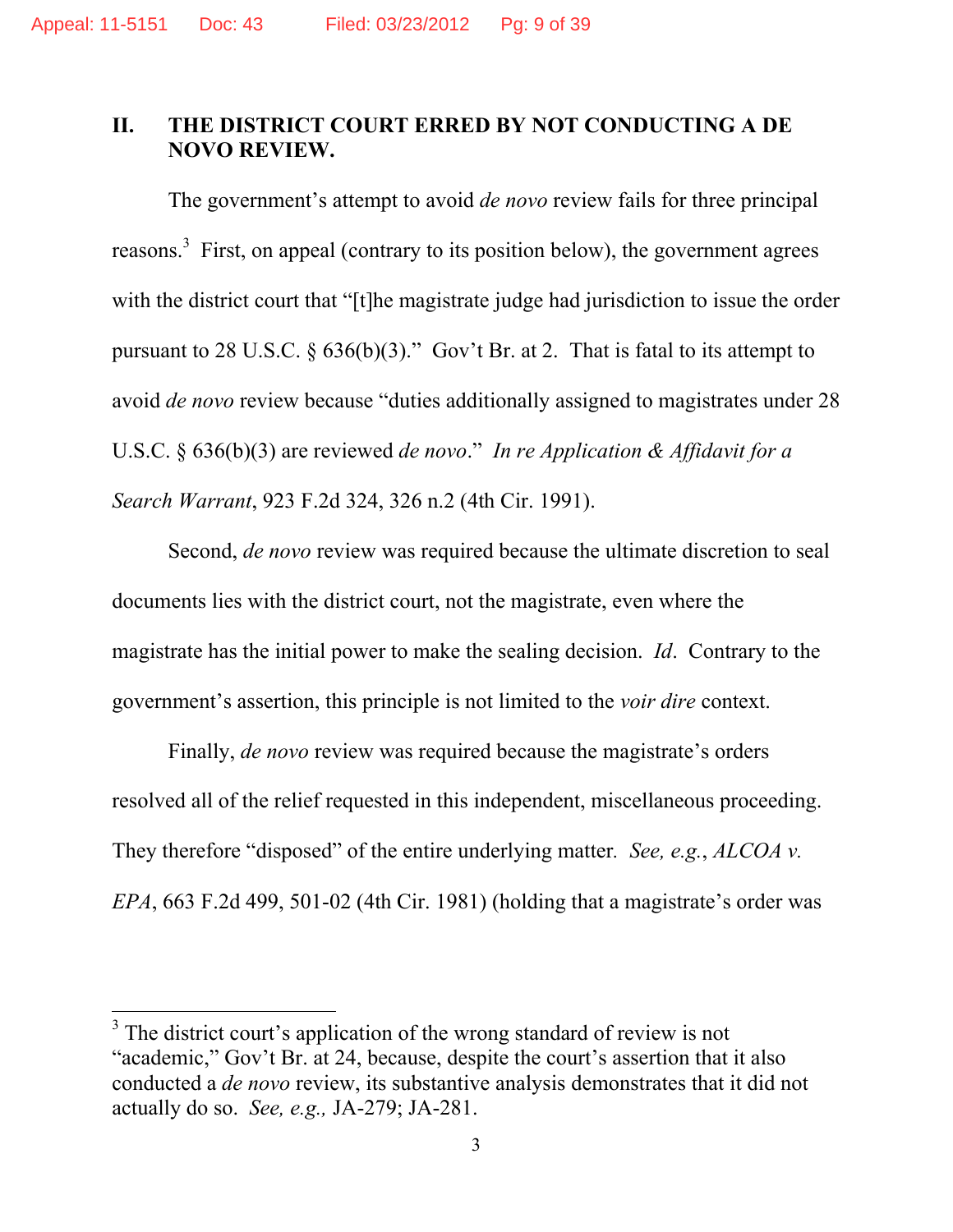"dispositive" where it resolved all of the relief requested in the proceeding);4 *NLRB v. Frazier*, 966 F.2d 812, 815, 817 (3d Cir. 1992) (same).

The government's argument that the magistrate's orders were not dispositive because they did not terminate the grand jury investigation is unavailing.<sup>5</sup> This independent plenary proceeding was instituted for the sole purpose of vacating the Twitter Order and unsealing the related judicial records.<sup>6</sup> It does not address, let alone challenge, anything occurring before the grand jury, a separate proceeding to which Movants are not a party.**<sup>7</sup>**

<sup>&</sup>lt;sup>4</sup> The government's attempt to distinguish *ALCOA* by limiting it to the administrative search warrant context of that case is without support. Regardless of the context of the underlying investigation, the legal issue is the same: when a magistrate issues an order resolving all of the relief requested in the proceeding before it, that order is "dispositive" and is reviewed *de novo* by the district court. <sup>5</sup> The government's assertion that Movants "described the 'matter' as the

government's investigation" below, Gov't Br. at 22, is not accurate.

<sup>6</sup> The government's analogy to "pre-trial matters" in a criminal case, Gov't Br. at 23, is not applicable. The motions here were not filed in a pending criminal case.  $7$  The government does not dispute that Movants' First Amendment claim should have been reviewed *de novo*. It is also clear that even if the district court were correct that a less stringent standard applies, on questions of law, it should have applied a *de novo* standard. *See, e.g.*, *Osband v. Woodford*, 290 F.3d 1036, 1041 (9th Cir. 2002).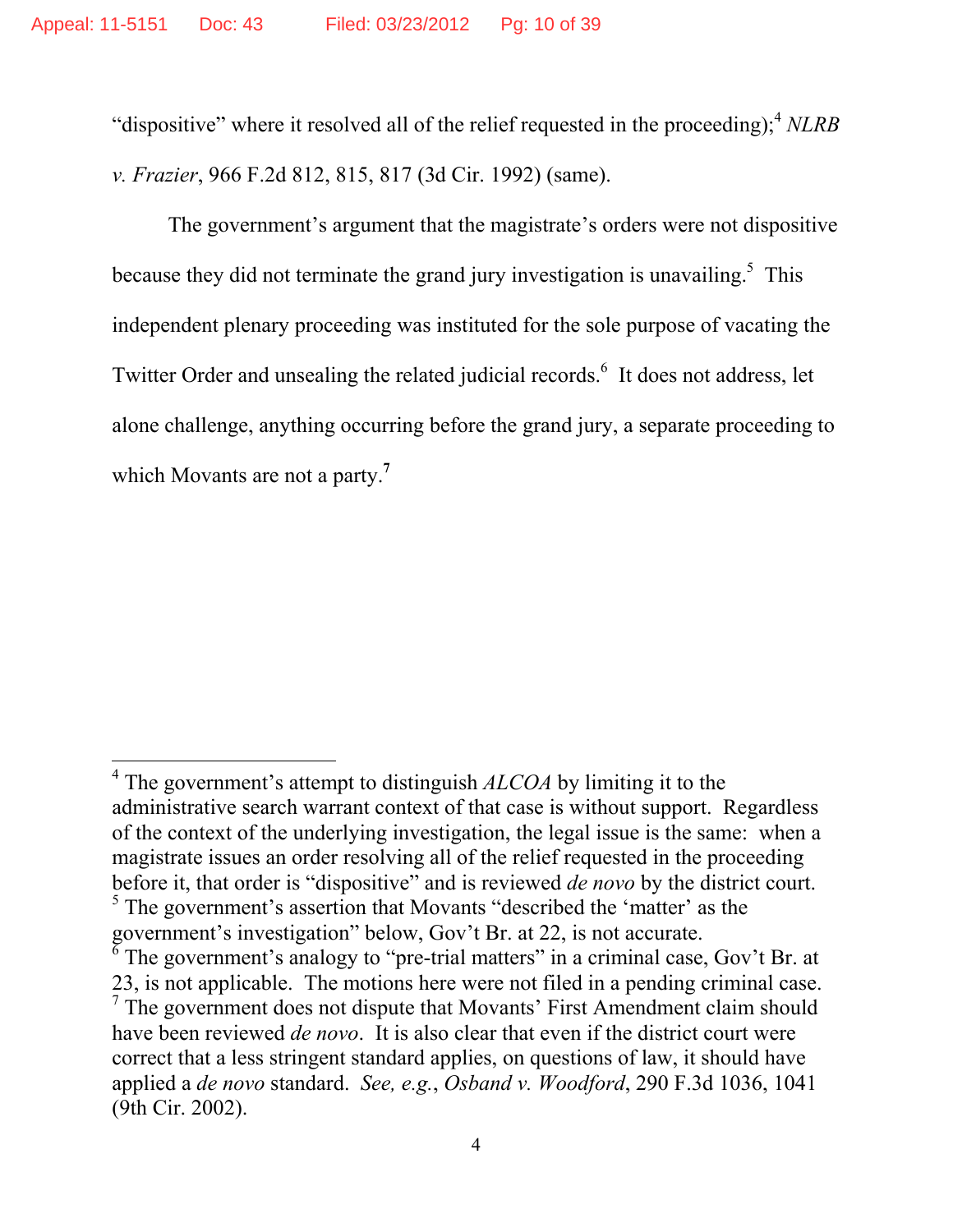### **III. THE DISTRICT COURT ERRONEOUSLY SEALED THESE JUDICIAL ORDERS AND MOTIONS.**

### **A. The Common Law Right Of Access Attaches To These Documents.**

# **1. Court Orders And Motions Concerning § 2703 Proceedings Are Judicial Records.**

The government cannot support its contention that these judicial orders and motions are not "judicial records." Orders and opinions issued by courts are core judicial records, subject to the right of access. As this Court observed in *United States v. Moussaoui*, 65 F. App'x 881 (4th Cir. 2003): "'The political branches of government claim legitimacy by election, judges by reason. Any step that withdraws an element of the judicial process from public view makes the ensuing decision look more like fiat, which requires compelling justification.'" *Id*. at 885 (internal quotation marks omitted); *Pepsico v. Redmond*, 46 F.3d 29, 31 (7th Cir. 1995) ("Opinions are not the litigants' property. They belong to the public . . . ."); *In re Sealing and Non-Disclosure of Pen/Trap/2703(d) Orders*, 562 F. Supp. 2d 876, 891 (S.D. Tex. 2008) (rejecting permanent sealing of § 2703(d) orders because "documents authored or generated by the court itself" are in the "top drawer of judicial records").

Legal motions that are reviewed and relied upon by the court in rendering decisions are likewise judicial records. *Stone v. Univ. of Md. Med. Sys. Corp.*, 855 F.2d 178, 180-81 (4th Cir. 1988) (including documents attached to motions as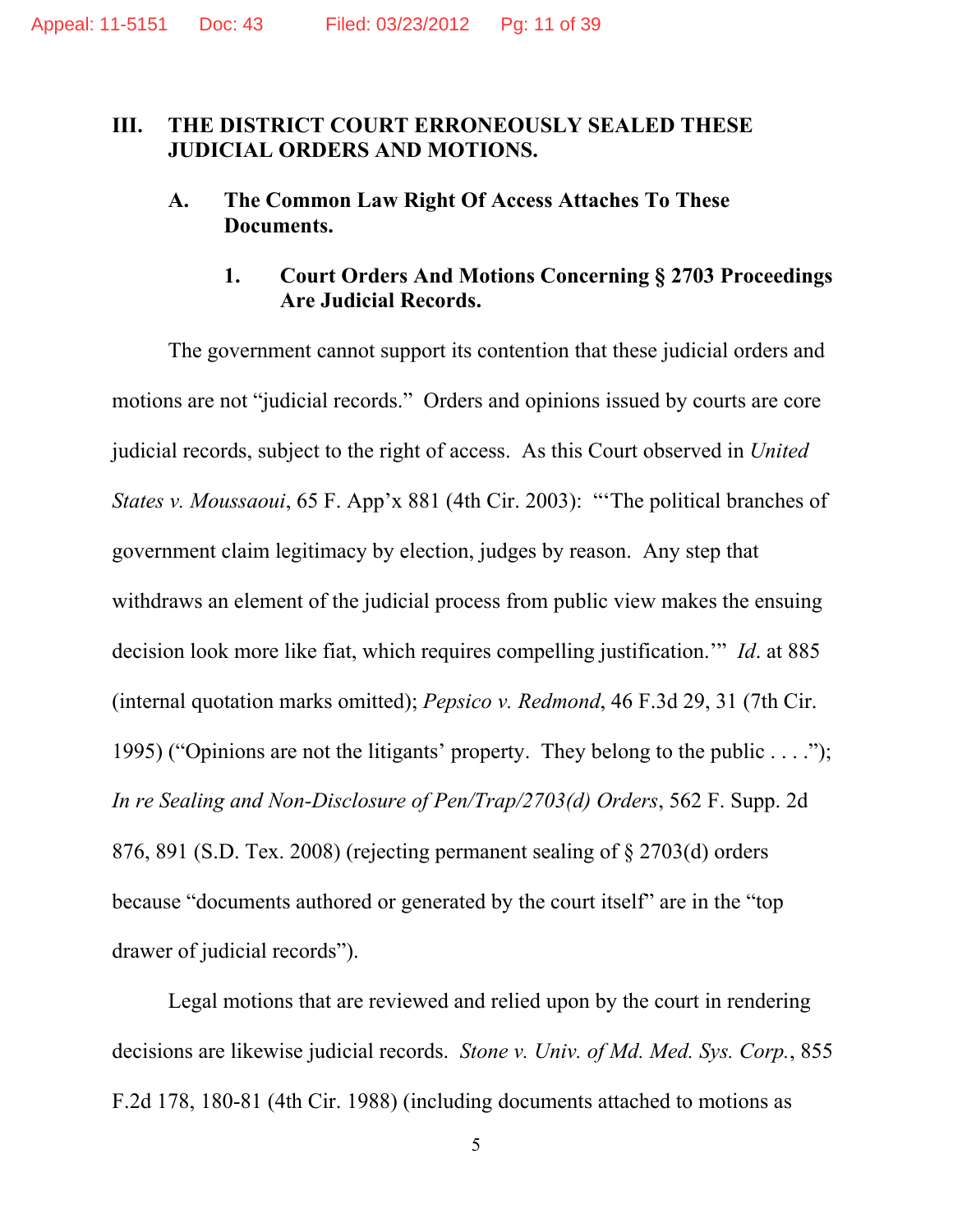among the "judicial records and documents" to which the presumption of access attaches); *see also United States v. Amodeo*, 44 F.3d 141, 145 (2d Cir. 1995) (holding that documents filed with courts that are "relevant to the performance of the judicial function and useful in the judicial process" are judicial documents).

The government attempts to evade these holdings by claiming that these  $\delta$ 2703 orders and motions are akin to requests for "business records" that are not "useful to the judicial process." Gov't Br. at 25. That argument makes no sense. The motions to seal, unseal, or vacate the  $\S 2703$  orders at issue here<sup>8</sup> were filed with, reviewed, and relied upon by the lower court in determining whether to issue and seal these orders. They are, thus, judicial records subject to the right of access. *Stone*, 855 F.2d at 180-81; *Amodeo*, 44 F.3d at 145. The § 2703 orders resolving such motions, in turn, are the very epitome of judicial records. *See, e.g.*, *United States v. Mentzos*, 462 F.3d 830, 843 n.4 (8th Cir. 2006); *Pepsico*, 46 F.3d at 31.

*Baltimore Sun Co. v. Goetz*, 886 F.2d 60 (4th Cir. 1989), is dispositive on this point. In that case, the Court rejected a similar argument, holding that search

<sup>&</sup>lt;sup>8</sup> There is no mystery as to the motions Movants seek to unseal: the government's motion to unseal the Twitter Order, which the government concedes should be unsealed, JA-62-63; and any other motions related to these § 2703 proceedings, including motions to unseal or vacate the other § 2703 orders. Movants do not seek access to the government's § 2703 applications or affidavits on appeal. It is clear that these motions likely exist. *See* Julia Angwin, *Secret Orders Target Email*, Wall St. J., Oct. 9, 2011, *available at* http://online.wsj.com/article/SB10001424052970203476804576613284007315072 .html;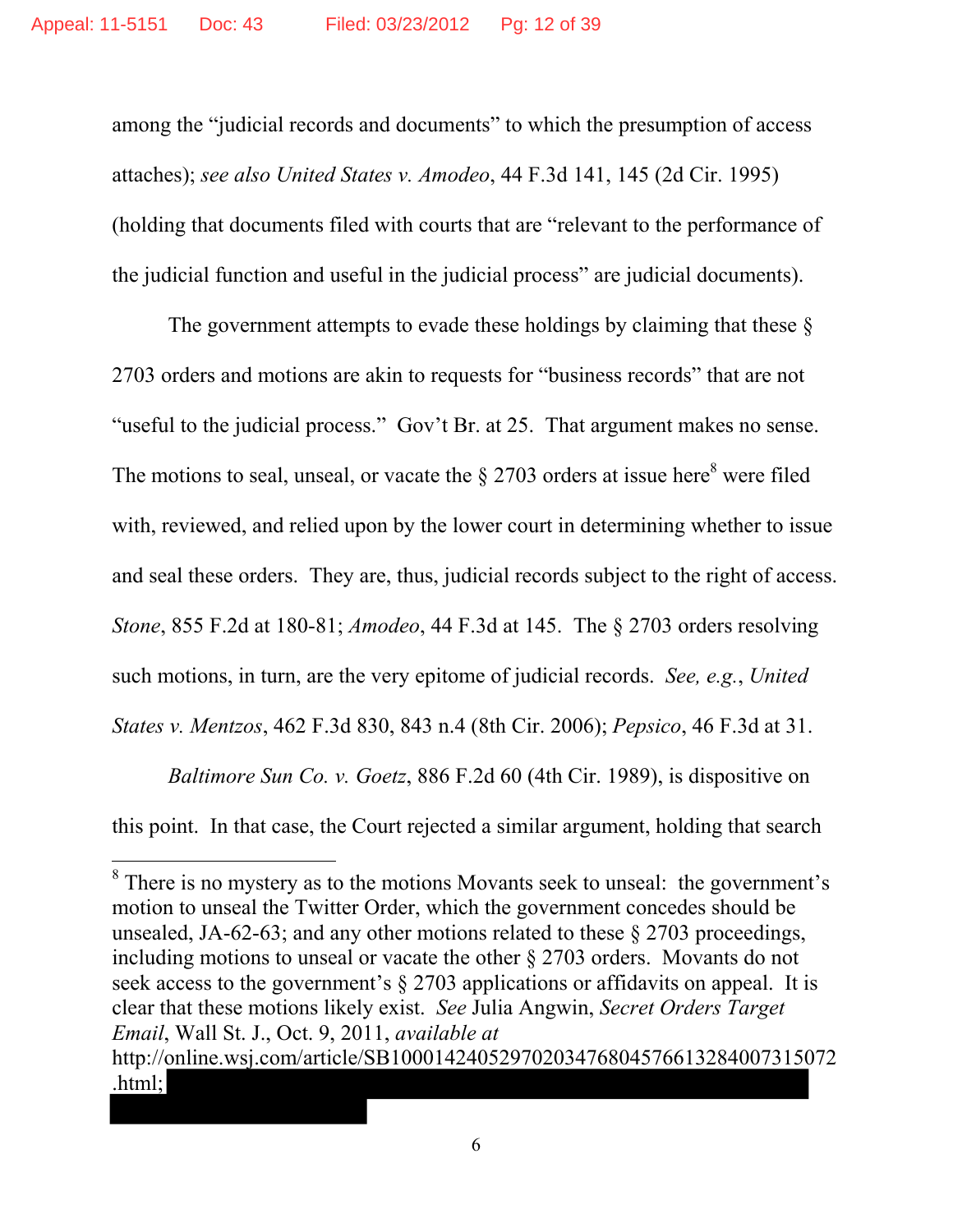warrant affidavits are judicial records because they are reviewed and relied upon by judges to reach decisions and filed with the court. *Id*. at 63-64. If government affidavits are judicial records, court orders and motions are also judicial records.<sup>9</sup>

# **2. These** § **2703 Orders And Motions Should Not Be Treated As Grand Jury Documents.**

The government alternatively contends that even if these documents are judicial records, "[n]ot [a]ll '[j]udicial [r]ecords' [a]re [s]ubject to a [p]resumption of [a]ccess," Gov't Br. at 27, and that because § 2703 orders relate to "investigative proceedings," they should be treated as grand jury documents, which are not judicial records. That argument ignores this Court's clear caselaw to the contrary.

First, "the common law presumption in favor of access attaches to *all* 'judicial records and documents,'" *Stone*, 855 F.2d at 180 (emphasis added) (quoting *Nixon v. Warner Commc'ns, Inc.*, 435 U.S. 589, 597 (1978)); *see also Va. Dep't of State Police v. Wash. Post*, 386 F.3d 567, 575 (4th Cir. 2004) (same).

Second, the Court has refused to exempt judicial records related to preindictment, ongoing investigations from the right of access. *See, e.g.*, *Va. Dep't of State Police*, 386 F.3d at 579-80 (affirming unsealing of documents related to

<sup>9</sup> *Baltimore Sun* concerned affidavits that contained sensitive details about the government's investigation, while this case involves court orders and motions lacking any such details. If anything, therefore, there was a greater need for secrecy in the *Baltimore Sun* context.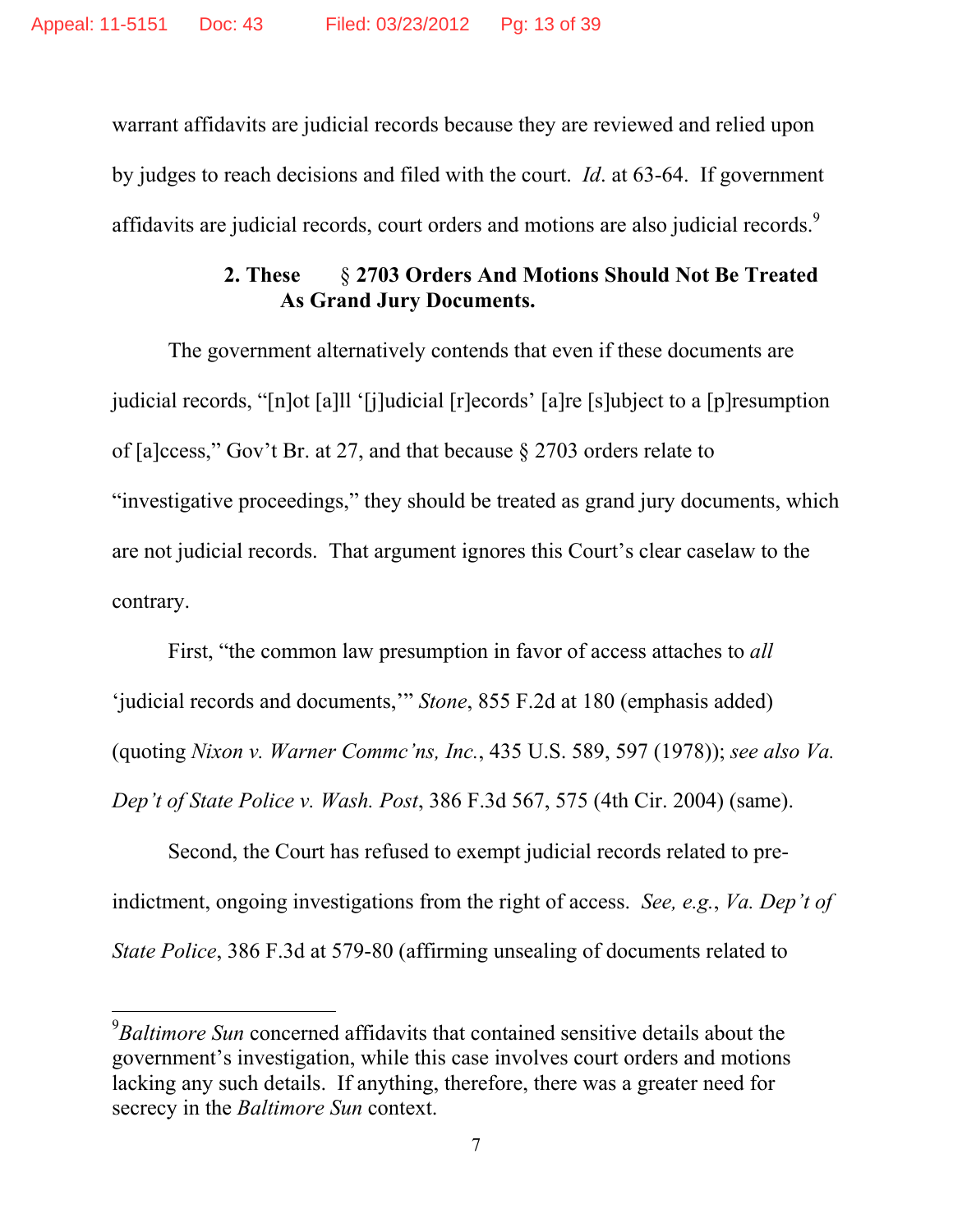ongoing criminal investigation); *Baltimore Sun*, 886 F.2d at 66 (vacating decision sealing pre-indictment search warrant affidavits); *see also Media Gen. Operations, Inc. v. Buchanan*, 417 F.3d 424, 429-30 (4th Cir. 2005) (applying the normal procedural requirements for sealing to pre-indictment search warrant affidavits).

Finally, § 2703 documents are not grand jury documents, and § 2703 proceedings are not grand jury proceedings. Grand jury proceedings are distinct from other forms of proceedings. *See United States v. Williams*, 504 U.S. 36, 47 (1992) ("[T]he grand jury is an institution separate from the courts, over whose functioning the courts do not preside . . . ."). As a result, this Court has narrowly defined what constitutes "matters occurring before the grand jury." *See, e.g.*, *In re Grand Jury Subpoena*, 920 F.2d 235, 241 (4th Cir. 1990) (finding that materials obtained by search warrants were not grand jury materials, even though there was a pending grand jury investigation); *In re Grand Jury Proceedings*, 503 F. Supp. 2d 800, 807-08 (E.D. Va. 2007) (noting that the Fourth Circuit has narrowly construed "matter[s] occurring before the grand jury" (internal quotation marks omitted)). Grand jury documents are issued by the grand jury and kept in the grand jury files. At issue here are judicial orders, issued and signed by federal judges, and legal motions, filed with and kept by the district court.

Implicitly recognizing that these documents are not grand jury documents, the government attempts to expand grand jury secrecy principles to cover all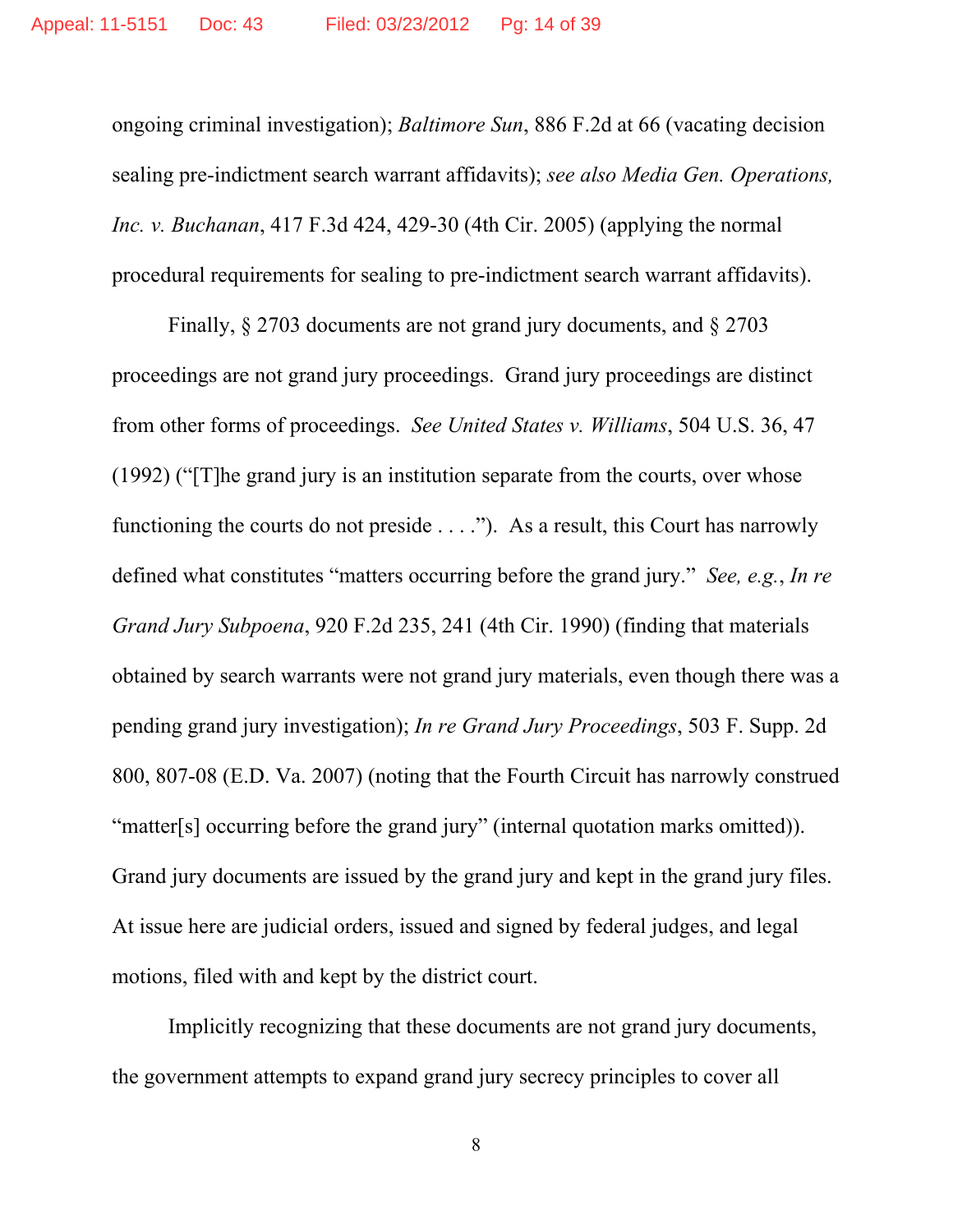"investigative proceedings," a much broader category. Gov't Br. at 27. The cases cited by the government for this broader proposition all involve actual grand jury proceedings, however, not other "investigative proceedings." *See, e.g.*, *Douglas Oil Co. v. Petrol Stops Nw.*, 441 U.S. 211, 219 n.9 (1979); *In re Sealed Case*, 199 F.3d 522, 525-26 (D.C. Cir. 2000); *In re Motions of Dow Jones & Co.*, 142 F.3d 496, 504 (D.C. Cir. 1998); *see also Baltimore Sun*, 886 F.2d at 65 (contrasting the clear "rule of secrecy" for "matters occurring before a grand jury" with the silence of the federal rule governing search warrants).

That the government could have issued a grand jury subpoena here instead of obtaining a § 2703(d) order does not change anything. Had the government done so, it would have been prevented from gagging the subpoena's recipient. *See* Fed. R. Crim. P. 6(e)(2) (exempting grand jury subpoena recipients from secrecy obligations); *see also Butterworth v. Smith*, 494 U.S. 624, 635-36 (1990). That, of course, is what the government was able to accomplish by obtaining a  $\S 2703(d)$ order and a non-disclosure order under 18 U.S.C. § 2705(b). The government cannot have it both ways. It cannot treat § 2703 orders as grand jury documents for "judicial record" purposes—to avoid the presumption of access—but treat them as non-grand jury documents for sealing purposes—to enable it to gag the recipient.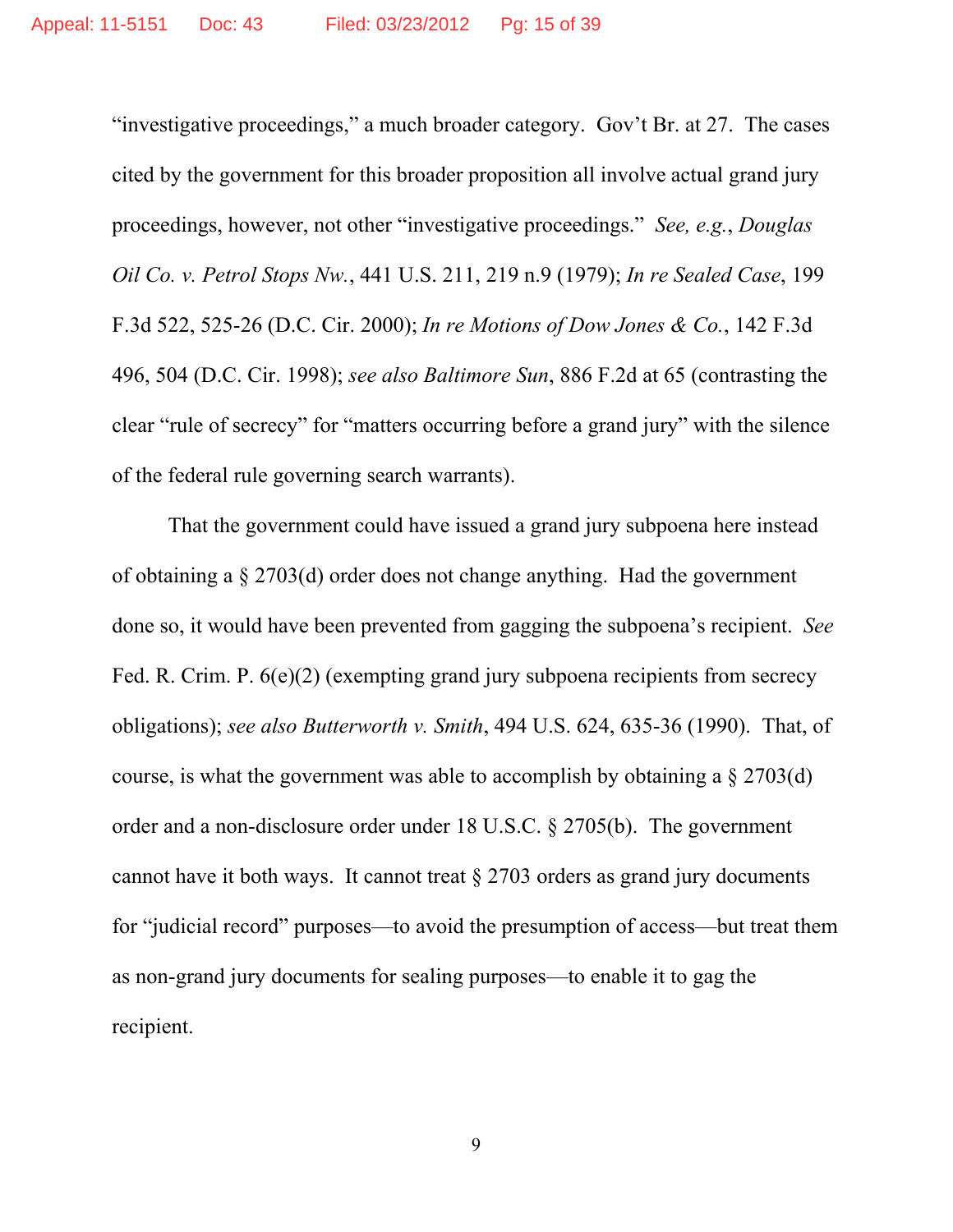### **B. The First Amendment Right Of Access Applies To These Judicial Orders And Motions.**

Contrary to the government's and the district court's assertions, the "experience" and "logic" prongs of the First Amendment right of access test are "complementary" prongs and are not both required where, as here, the judicial process at issue is relatively new. *Press-Enterprise Co. v. Super. Ct. of Cal.*, 478 U.S. 1, 8 (1986) (*Press-Enterprise II*). Thus, in *Press-Enterprise II*, the Supreme Court held that the First Amendment right attached to certain pretrial proceedings even though they had "no historical counterpart," because the "importance of the … proceeding"—the logic prong—was clear. *Id*. at 11 n.3; *see also United States v. Simone*, 14 F.3d 833, 838 (3d Cir. 1994); *United States v*. *Chagra*, 701 F.2d 354, 363 (5th Cir. 1983).

*Baltimore Sun* is not to the contrary. That case did not involve a new judicial process, but search warrant proceedings, which have a centuries-old tradition of closure. That well-established history of closure obviated the need for the Court even to consider the "logic" prong.

In any event, both prongs establish that there should be a First Amendment right to the § 2703 orders and motions at issue here. With respect to the "logic" prong, court orders, including § 2703 orders, represent the backbone of our judicial system. *See, e.g.*, *Mentzos*, 462 F.3d at 843 n.4; *Pepsico*, 46 F.3d at 31. They need to be publicly accessible, so that the public can see how the courts are responding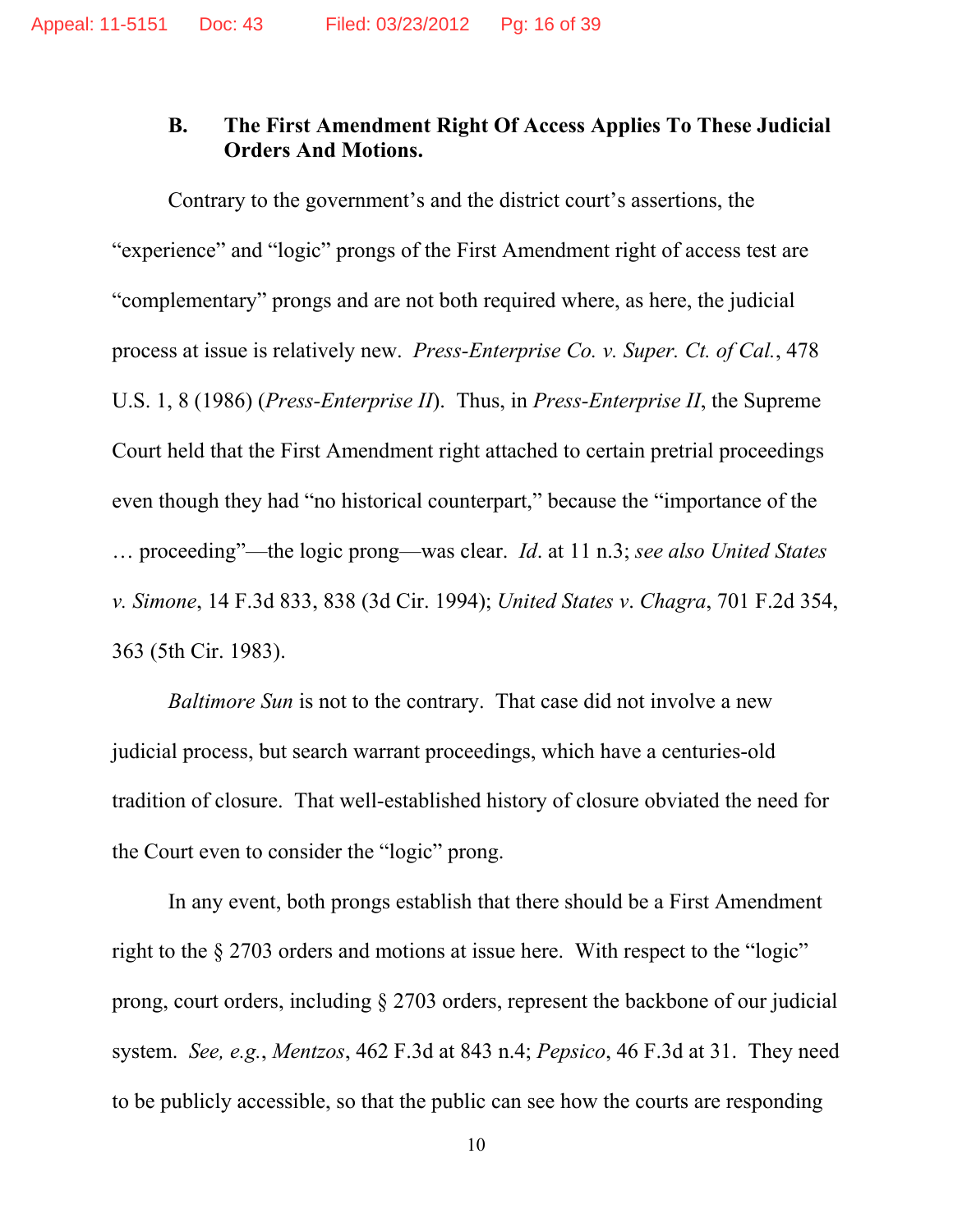to these still novel § 2703 requests and serve as that "watchful eye" over our judicial system. *Nixon,* 435 U.S. at 598. These § 2703 orders and motions, thus, furnish an "opportunity both for understanding the system in general and its workings in a particular case." *Richmond Newspapers, Inc. v. Virginia*, 448 U.S. 555, 572 (1980).

That these documents arise in the context of the criminal justice system "magnifie[s]" the importance of access to them because, *inter alia*, "[t]he public has legitimate concerns about methods and techniques of police investigation." *In re Application & Affidavit*, 923 F.2d at 330-31. Openness regarding § 2703 orders and motions therefore "enhances both . . . basic fairness . . . and the appearance of fairness so essential to public confidence in the system," *Press-Enterprise Co. v. Superior Court of California*, 464 U.S. 501, 508 (1984) (*Press-Enterprise I*), as well as increasing the likelihood that these § 2703 orders are warranted and not overbroad, *Nixon*, 435 U.S. at 598.

The government contends that these benefits are merely theoretical and that openness would frustrate its ability to conduct investigations. Gov't Br. at 35-36. But the disputed materials are not evidence files or documents containing details about an investigation; they are orders issued by courts and related motions. The Twitter Order demonstrate that these other orders do not contain any sensitive information. To the extent any other orders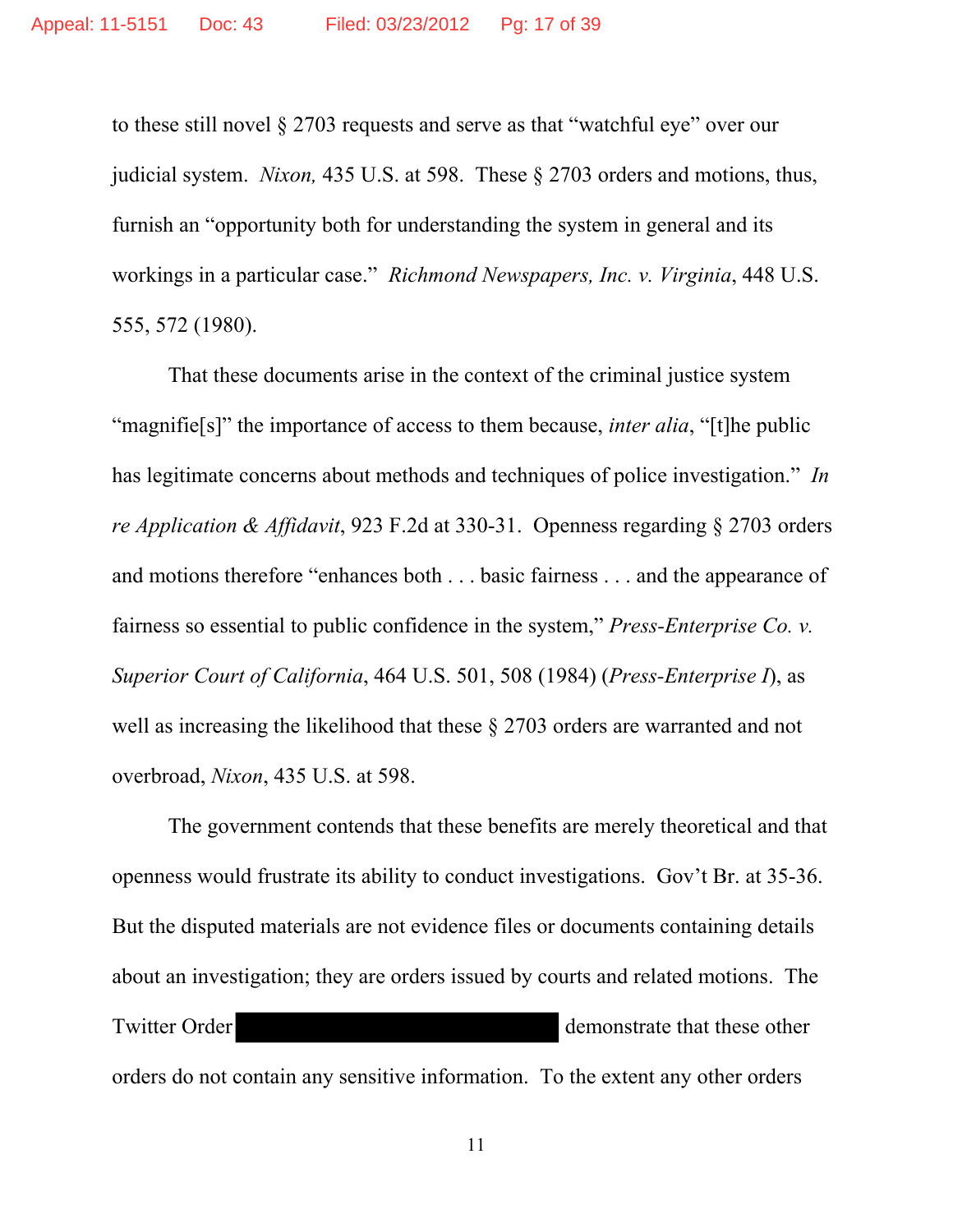contain still-sensitive information, the solution—to preserve both the right of access and law enforcement's ability to operate—is to redact that information. *See infra* at 22-23.

The "experience" or "history" prong also supports unsealing of these documents. Under the statute that created § 2703 proceedings, the Stored Communications Act (the "SCA"), 18 U.S.C. § 2701-2712, the statutory default is openness, not secrecy. The SCA does not automatically provide for the sealing of § 2703 orders; indeed, it contains no provision authorizing sealing. That is not an accident. The Pen/Trap Statute, which parallels the SCA in several ways and which was enacted alongside the SCA as Title III of ECPA (the SCA is Title II), specifically requires that an order issued under its provisions "be sealed until otherwise ordered by the court." 18 U.S.C. § 3123(d)(1). The Wiretap Act similarly provides that "[a]pplications made and orders granted under this chapter shall be sealed by the judge." 18 U.S.C.  $\S$  2518(8)(b). The absence of a similar provision in the SCA means that Congress intended for § 2703 orders to be treated like all other judicial orders, subject to the presumption of access. *See Keene Corp. v. United States*, 508 U.S. 200, 208 (1993) ("[W]here Congress includes particular language in one section of a statute but omits it in another …, it is generally presumed that Congress acts intentionally and purposely in the disparate inclusion or exclusion." (alterations in original) (internal quotation marks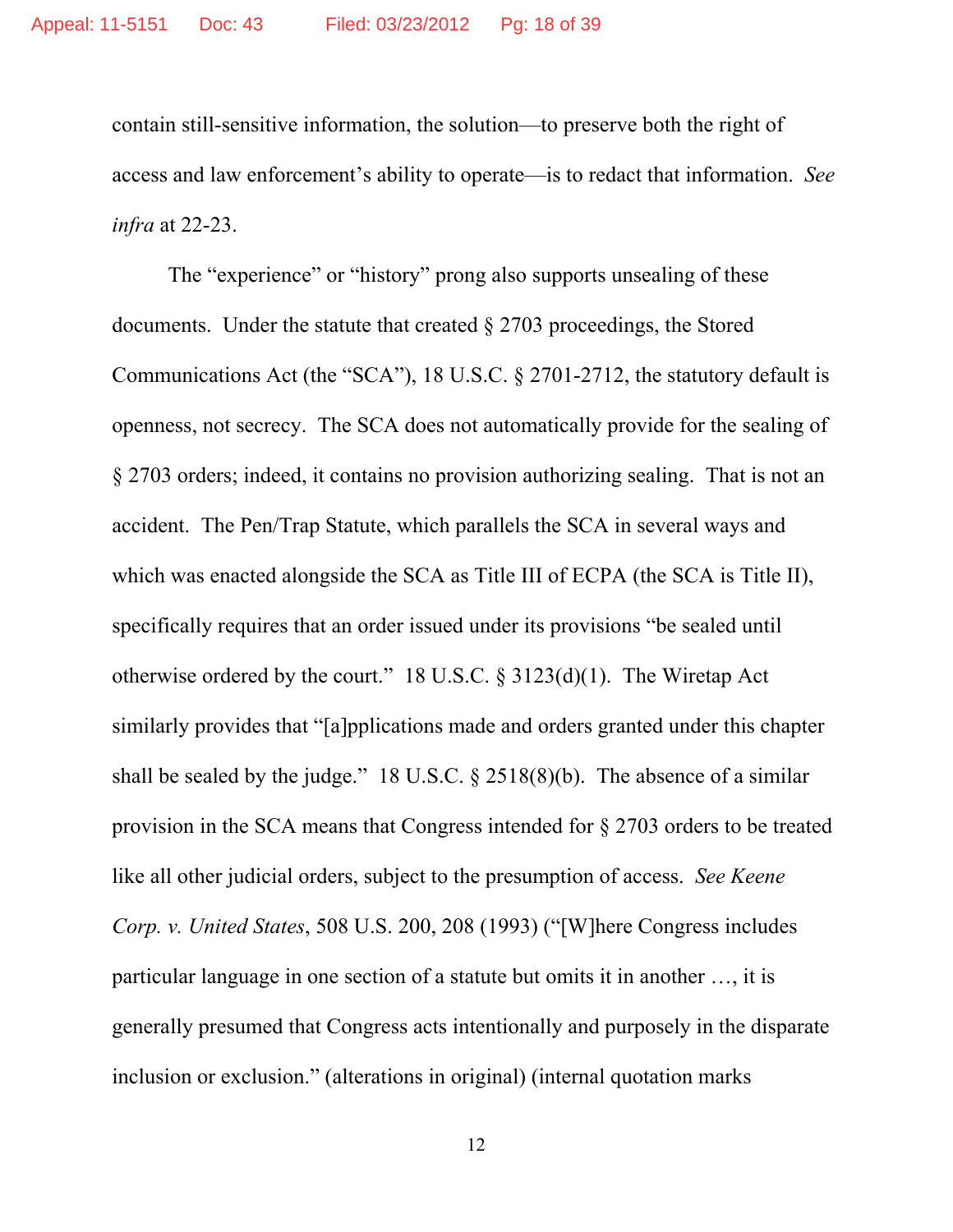omitted)).

This statutory default of openness for § 2703 proceedings weighs strongly in favor of a First Amendment right of access. From the time of their creation, § 2703 proceedings have presumptively been open, meaning that they have a "history" of openness for sealing purposes. *Cf. In re Application of N.Y. Times Co. to Unseal Wiretap & Search Warrant Materials*, 577 F.3d 401, 410 (2d Cir. 2009) (holding that "since the time of their creation in Title III," wiretap applications "have been subject to a statutory presumption *against* disclosure," which leads to the conclusion that they have "not historically been open" (emphasis in original)). That the government has successfully managed to re-write this history by seeking to seal § 2703 orders whenever it requests them should not be dispositive. The statute, not the government's use of it, controls the analysis here. *Id*. at 405-06 (stating that the governing statute is the proper place to begin evaluating whether there is a right of access).

### **C. The Government Failed To Meet Its Burden To Overcome The Presumption Of Access.**

## **1. The Government's General Interests In Investigative Secrecy Are Not Sufficient To Justify Sealing.**

The government's principal argument in favor of sealing is the generic assertion that documents related to pre-indictment investigations must always be sealed to preserve the integrity of ongoing investigations. Gov't Br. at 31-32. This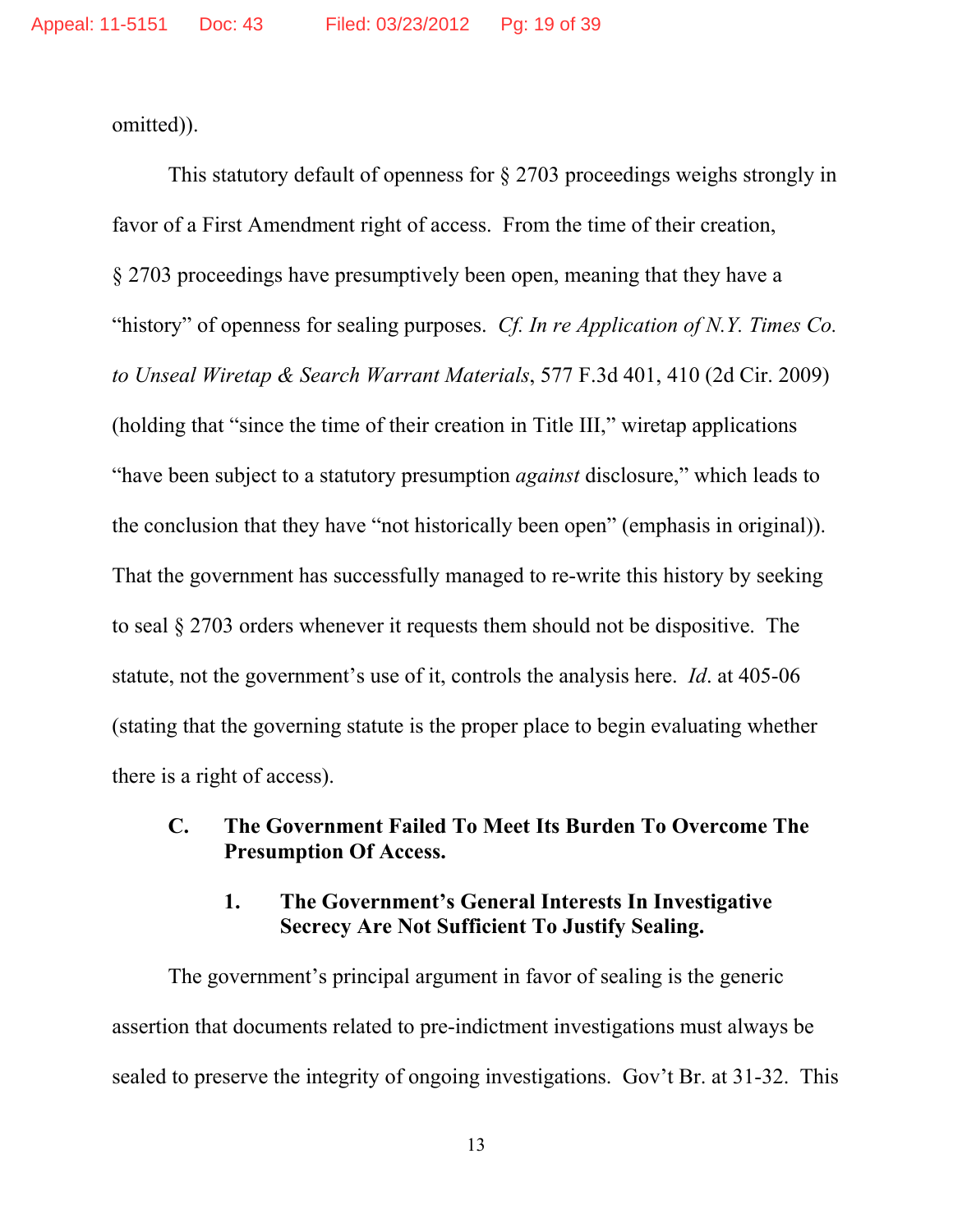Court has made clear, however, that the government's general interest in "protecting the integrity of an ongoing law enforcement investigation" does not justify sealing all investigatory documents. *Va. Dep't of State Police*, 386 F.3d at 577-79. Because "not every release of information contained in an ongoing criminal investigation file will necessarily affect the integrity of the investigation," *id.* at 579, "it is not enough [for the government] simply to assert this general principle without providing specific underlying reasons for the district court to understand how the integrity of the investigation reasonably could be affected by the release of such information." *Id*. The government must, thus, present "specific facts and circumstances" to justify the sealing of each specific document. *Id.*; *see also Baltimore Sun*, 886 F.2d at 66 (vacating the sealing of pre-indictment search warrant affidavits based on the general "public interest in the investigation of crime," and holding that "conclusory assertions" justifying sealing "are insufficient to allow review" and that "specificity is required").

 The government fails to satisfy these standards and simply suggests that unsealing pre-indictment documents would create general risks that (1) the subject/target of the order will destroy evidence, flee, or alter his behavior, and (2) the witness-recipients of these orders will be intimidated and chilled from providing the requested information. Gov't Br. at 34. These assertions provide no specific facts or circumstances, much less any explanation, of why those risks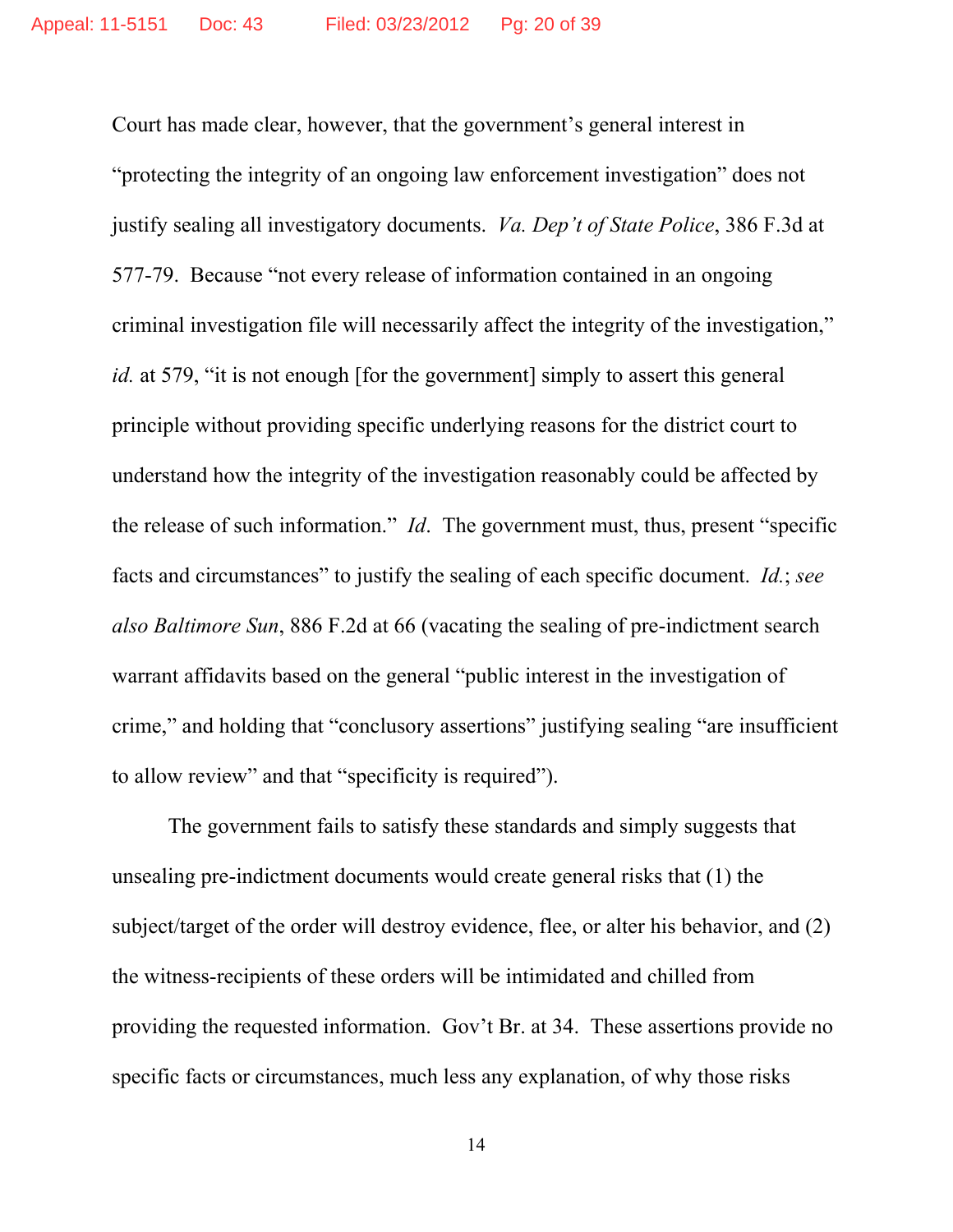would occur here, where, *inter alia*, the Twitter Order has been unsealed, the other orders were issued to large companies that are unlikely to destroy evidence or to be intimidated, and the orders are likely complied with already.

The truth is that the government's strategic decision to unseal the Twitter Order dramatically undermined the traditional reasons for sealing investigative materials. Its unsealing has publicly revealed, *inter alia*: (1) the existence of this particular government investigation; (2) the individuals whose information the government is seeking; (3) the specific information being sought; (4) the tools the government is using to obtain information; and (5) the time period of interest to the government. JA-19–21 (Twitter Order). Those are the very details that the government now claims would be revealed if the other § 2703 orders were unsealed. Gov't Br. at 28, 37. Because the government's decision to unseal the Twitter Order has already disclosed these very details, however, continued sealing is not appropriate. *See, e.g., Va. Dep't of State Police*, 386 F.3d at 575 (unsealing documents and holding that the government does not have a compelling interest in keeping information that is publicly known secret); *In re Charlotte Observer*, 882 F.2d 850, 854-55 (4th Cir. 1989) (same).

For example, given that the individuals identified in the Twitter Order already know that the government is utilizing electronic surveillance tools to seek information about their communications, locations, and associations, any risk that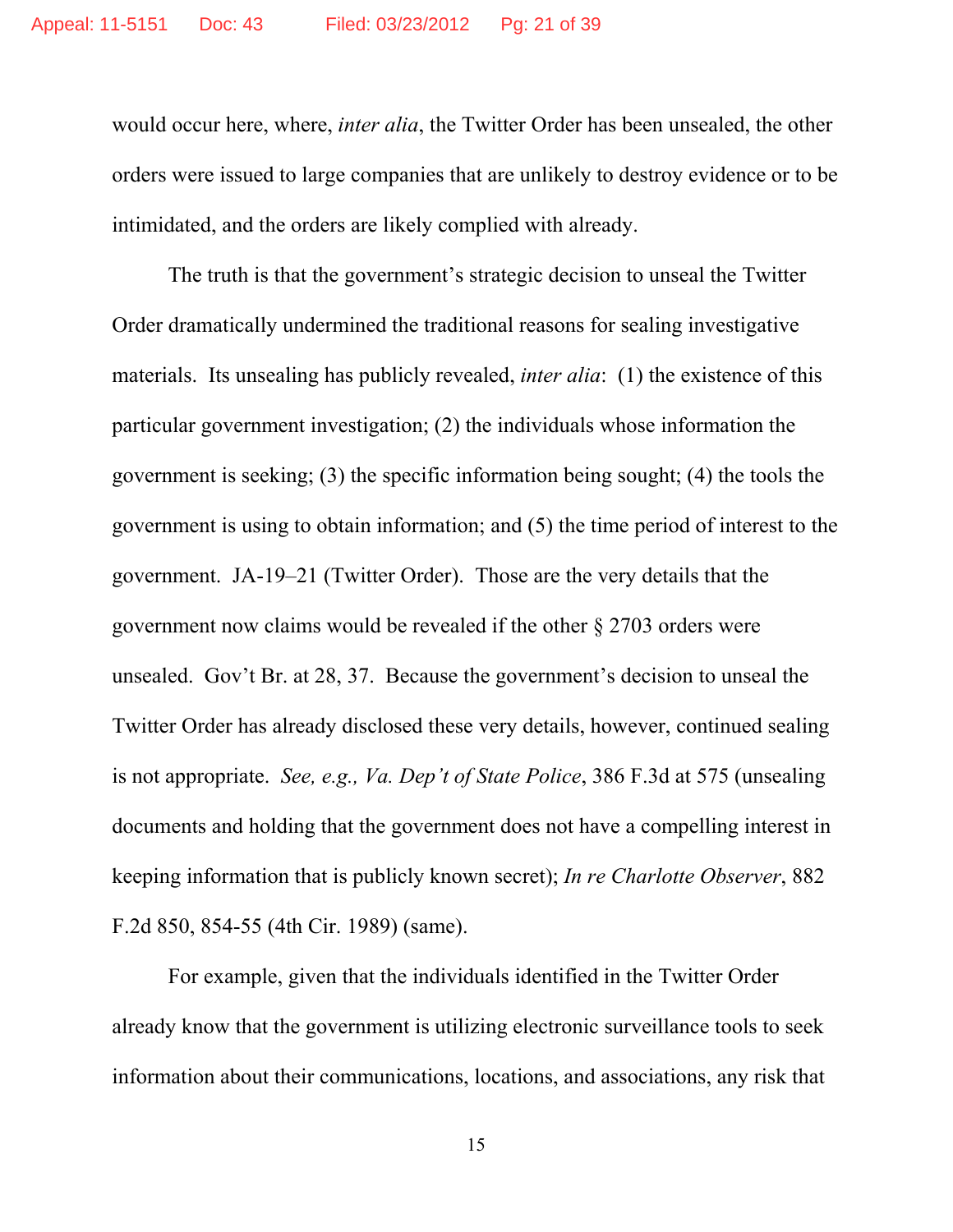they (or other individuals) would alter their behavior, flee, or destroy evidence if other § 2703 orders were disclosed has already passed. As one court recently explained in rejecting what appears to be a very similar argument proffered by the government for continued secrecy of another § 2703 order: "The existence of the investigation in issue and the government's wide use of § 2703(d) orders and other investigative tools has been widely publicized now. It is difficult to imagine circumstances in which this Google subscriber . . . has not assumed government access to this account and acted accordingly." *In re a 18 U.S.C. § 2703(d) Order Issued to Google, Inc. on June 10, 2011*, No. 11-ec-00056, Mem. Op. at 2 (E.D. Va. Feb. 28, 2012).

 There is likewise no real risk that the service provider-recipients of these other orders will be chilled from cooperating if the orders are unsealed now because they have almost certainly complied with them already. The Twitter Order issued fifteen months ago, and news reports indicate that other orders in this case have been satisfied already. *See* Angwin, *supra* at 6 n.8. The government has not denied this.

Nor is there any reason to believe that there would be a serious risk of intimidation for these particular recipients, even if the orders have not been fulfilled. The companies that received these other orders are likely prominent companies that are not going to "disappear" or be "scared off." Nor are they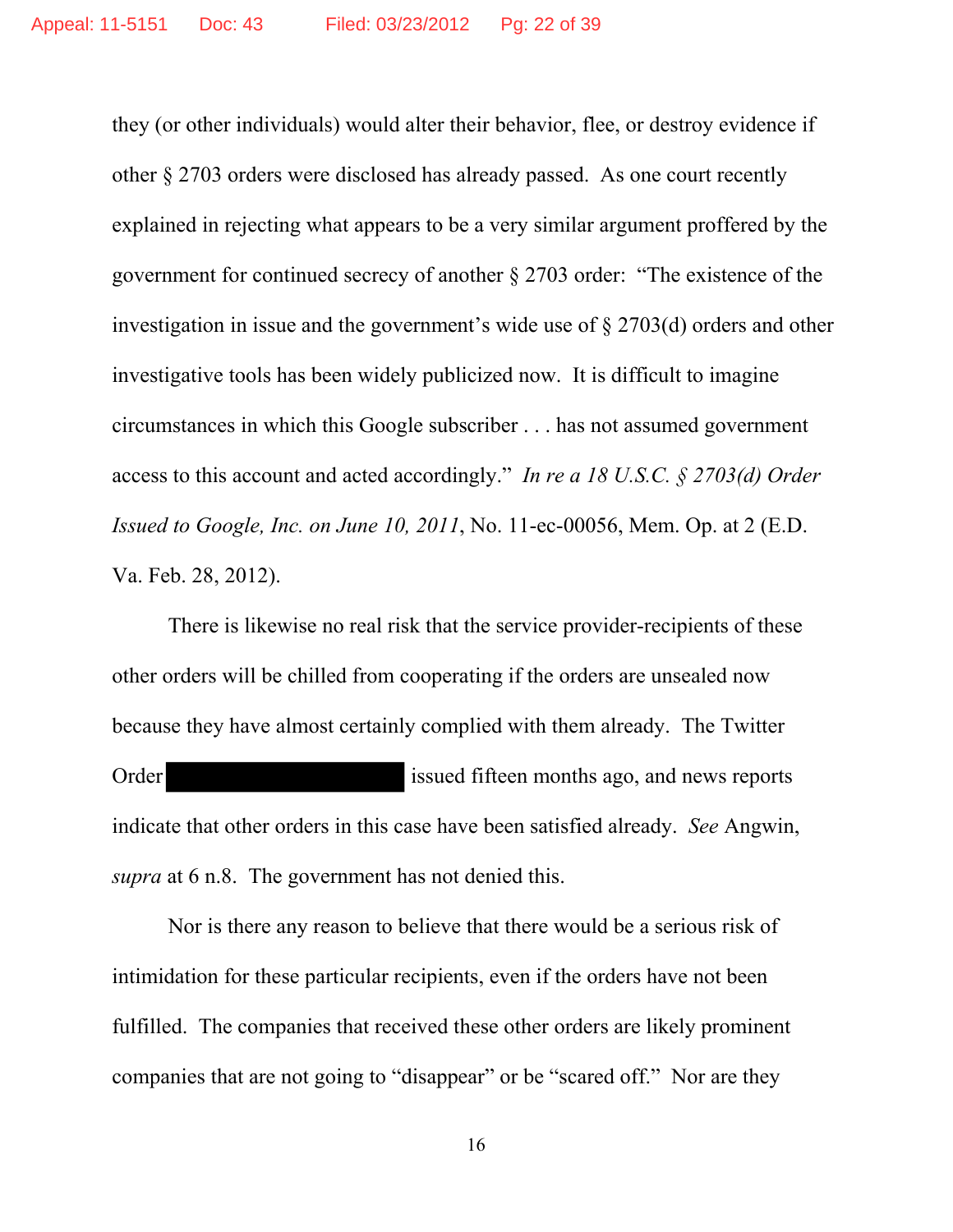entities Movants can control or intimidate. Again, the government says nothing to the contrary.

 The government has now revealed that it made a "strategic decision" to unseal the Twitter Order. Gov't Br. at 7, 9. Although unsealing can be a strategic decision, sealing cannot. Judicial records can be sealed only if they contain information warranting sealing, not because of tactical considerations. *See, e.g.*, *United States v. Foster*, 564 F.3d 852, 854 (7th Cir. 2009) (Easterbrook, J.) (reversing sealing, and holding that only certain factors can justify sealing: "Statutes, yes; privileges, yes; trade secrets, yes; risk that disclosure would lead to retaliation against an informant, yes; a witness's or litigant's preference for secrecy, no"). The information disclosed in the Twitter Order—and that would be revealed by unsealing the other orders—is either appropriately sealed under the law or it is not. Having determined that unsealing the contents of the Twitter Order is "in the best interest of the investigation," JA-98, the government had the obligation to justify continued sealing of the other orders and motions based on the specific risks unsealing causes here, not on its strategic benefit.

The government claims that these documents should nevertheless remain sealed because they allegedly contain "information that is not already in the public domain." Gov't Br. at 41. The only information not yet publicly known, however,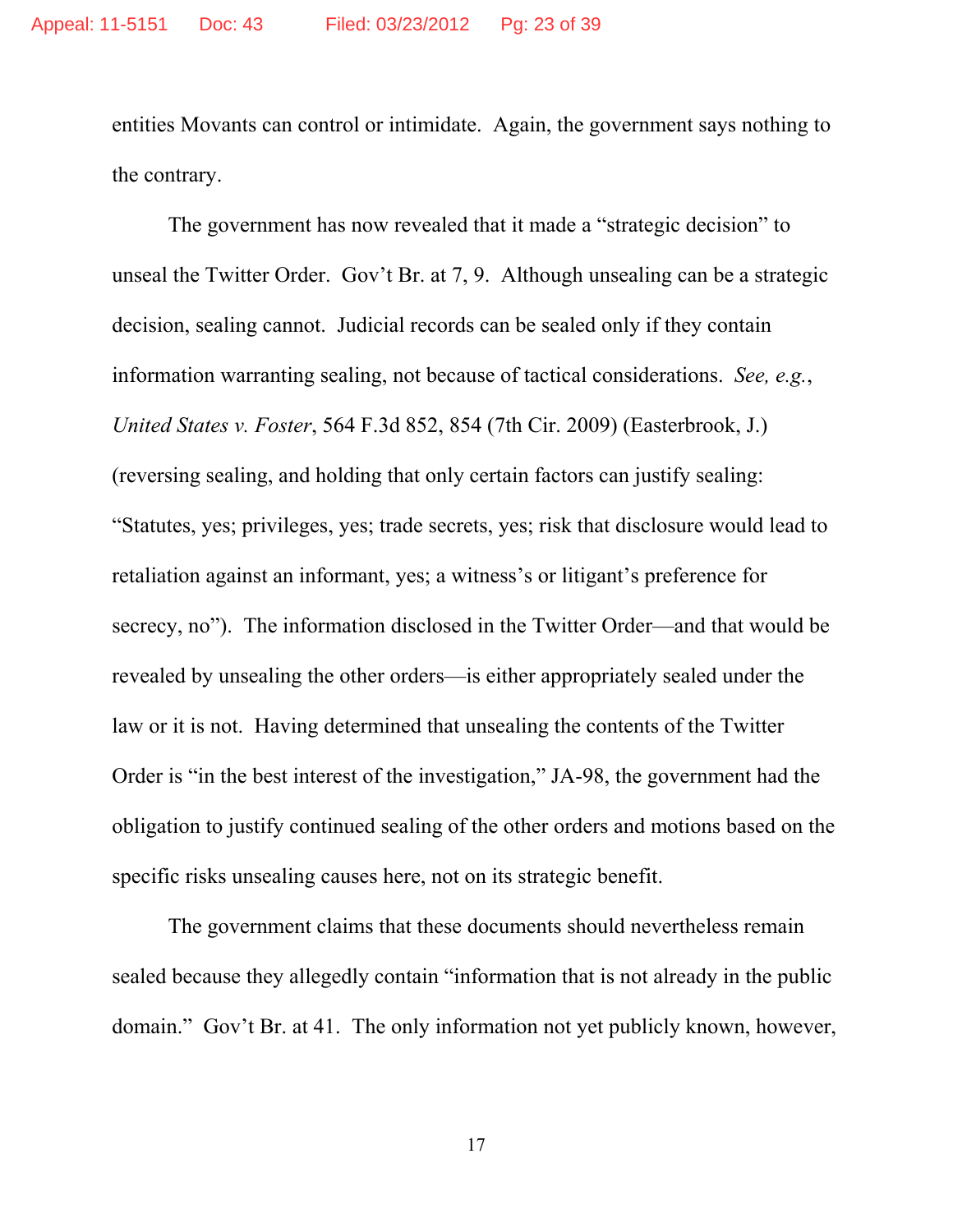is which other entities received these orders.<sup>10</sup> Because these recipients are likely large companies not subject to intimidation and because they have likely already complied with these other orders, there is no basis for keeping their identities secret here, even if they or the government would prefer that. *Foster*, 564 F.3d at 854. Even if there were a legitimate reason, the solution would be to redact those names from the documents.

The government's repeated argument that "the mere number of Section 2703(d) orders issued" must be kept secret, Gov't Br. at 37, 41, is similarly unpersuasive. The government has publicly made clear how seriously it is taking its investigation of WikiLeaks, and it has admitted using § 2703 orders to obtain information. Revealing the number of § 2703 orders will not pose any additional risks.

The government also claims that the publicity surrounding the unsealing of the Twitter Order demonstrates that these other orders should remain sealed. That argument, like the district court's related assertion that unsealing these documents "would create perverse incentives" because, "[f]or example, a party could leak a controversial sealed document to the press, then point to the ensuing publicity as evidence that further sealing is unnecessary," JA-279, is wildly misplaced. There was no "leak" here. The government chose to unseal this now supposedly-secret

10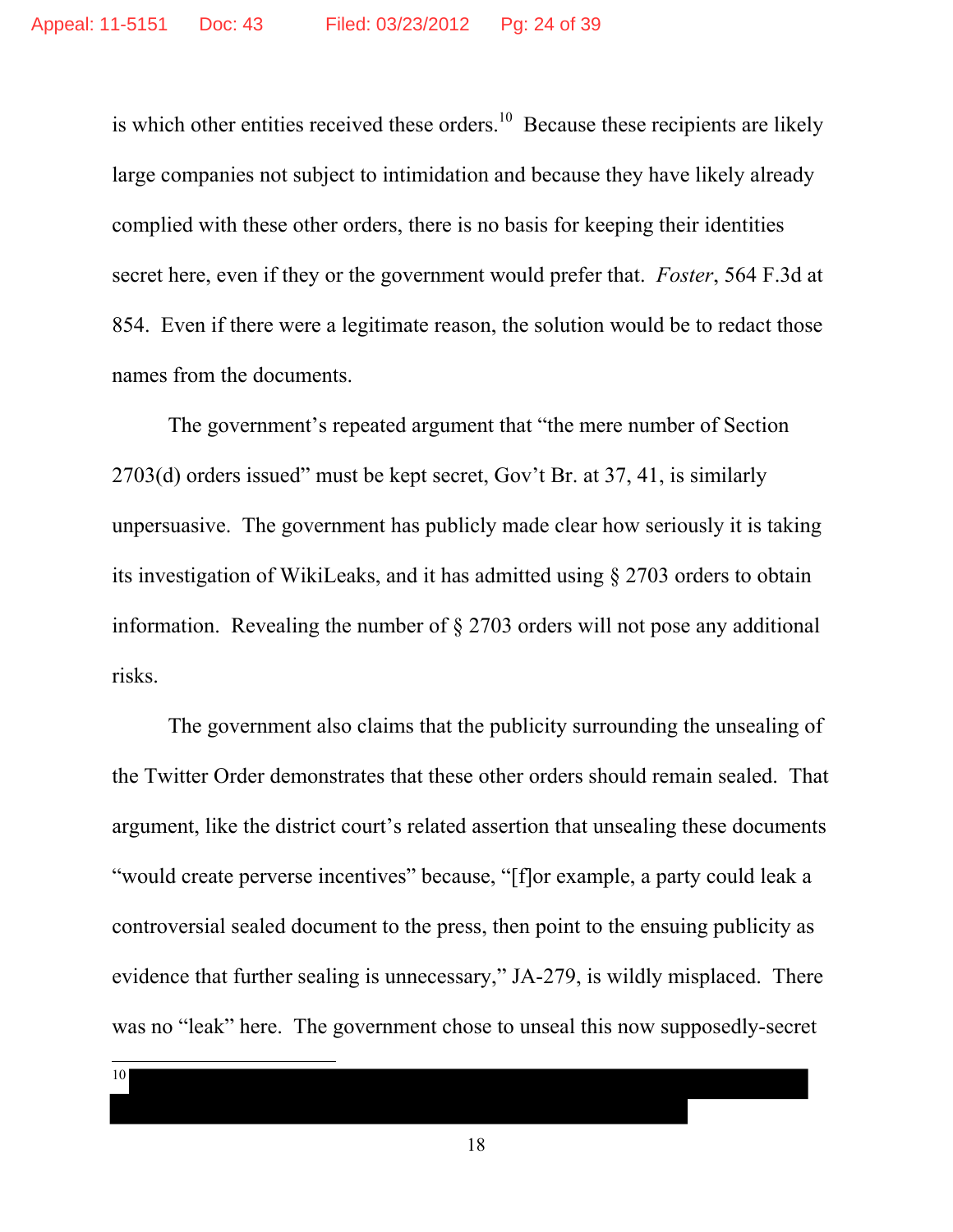information.

Because the government has not provided any "specific facts and circumstances" to demonstrate why these specific documents should remain sealed, the government has failed to meet its heavy burden, under either the common law or the First Amendment right. That is especially the case given the significant public interest in obtaining access to these documents. *See* Opening Br. at 35-40. These documents concern a matter of immense national interest. The government does not contest that; instead, it puzzlingly contends that this fact is "inapplicable here." Gov't Br. at 39. But as the Court held in *In re Knight Publ'g Co.*, "whether release would enhance the public's understanding of an important historical event" is a critical part of the sealing analysis, and the WikiLeaks situation certainly qualifies. 743 F.2d 231, 235 (4th Cir. 1984).

The public interest in access to these documents is also especially high because they will shed light on the government's use of its increasingly important, but little-seen, electronic surveillance powers. Opening Br. at 37-38. The government's contention that this public interest can be fulfilled by unsealing the documents at some indefinite future date when a charging document is filed or the investigation is closed "unduly minimizes, if it does not entirely overlook, the value of 'openness' itself, a value which is threatened whenever immediate access to ongoing proceedings is denied, whatever provision is made for later public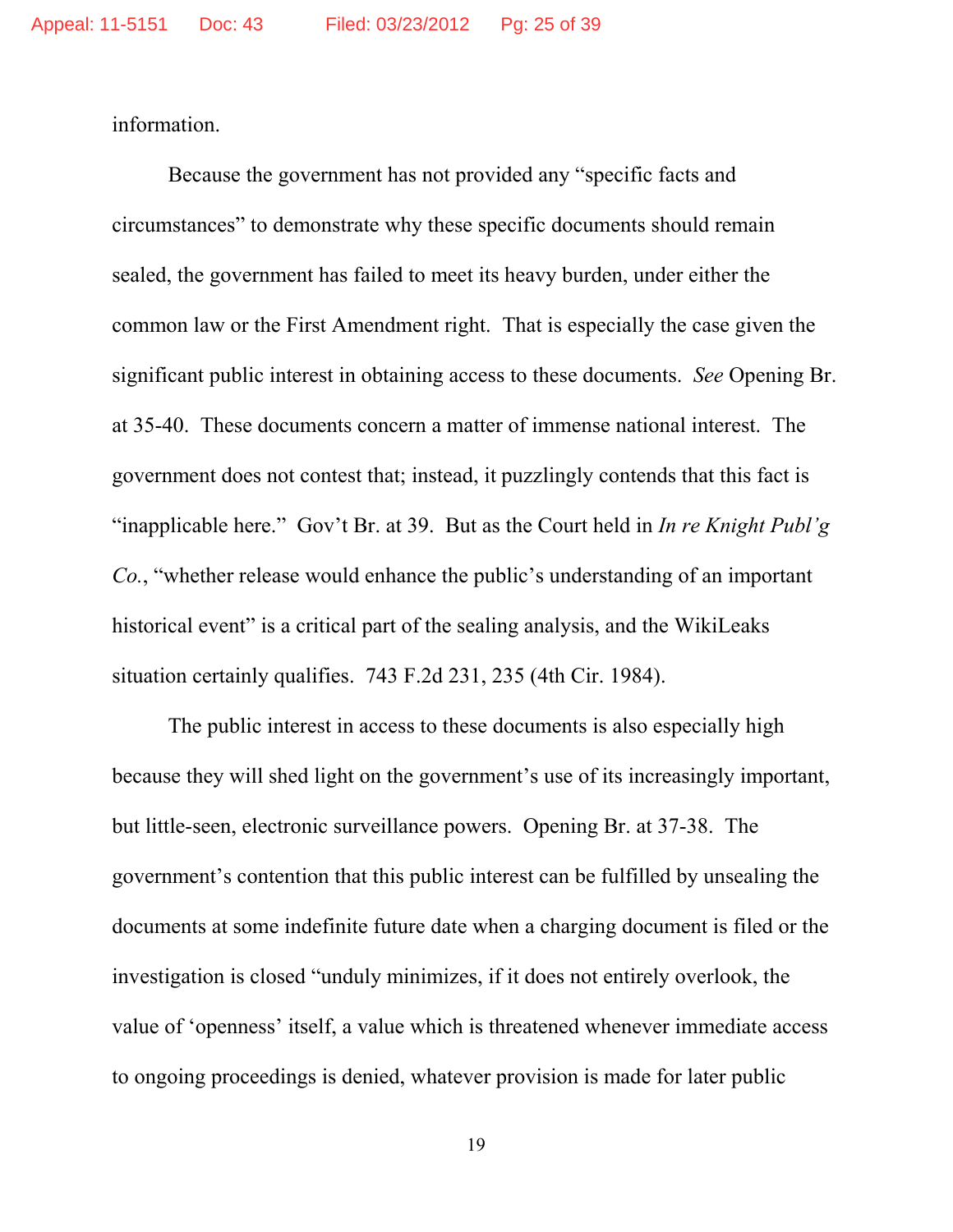disclosure." *In re Application & Affidavit*, 923 F.2d at 331 (internal quotation marks and citation omitted).

## **2. The District Court Erred By Failing To Conduct A Document-By-Document Sealing Analysis.**

The government acknowledges that the district court did not conduct a document-by-document sealing analysis with respect to these judicial orders and motions, but asserts that "there is no legal basis for requiring the court to undertake document-by-document review." Gov't Br. at 45. That assertion is wrong.

This Court has made clear that courts are required to conduct a sealing analysis "with respect to *each document* sealed," because "[o]nly then can it accurately weigh the competing interests at stake." *Stone*, 855 F.2d at 181 (emphasis added); see also Va. Dep't of State Police, 386 F.3d at 576 (same).<sup>11</sup>

The government's argument that individualized analysis is only necessary to determine the source of the right of access for each document is incorrect. Once the source of the right is decided, "we must then determine whether [the district court] also correctly rejected [the government's] asserted compelling governmental reason to keep *each document* sealed." *Va. Dep't of State Police*, 386 F.3d at 578 (emphasis added). Thus, in *Moussaoui*, the Court directed the government to explain "as to each document" both the source of the right of access and whether

<sup>&</sup>lt;sup>11</sup> The district court claimed that this Court's decision in *Media General* held that document-by-document analysis is not required. JA-280–81. There is no support for that contention, and even the government does not make that argument.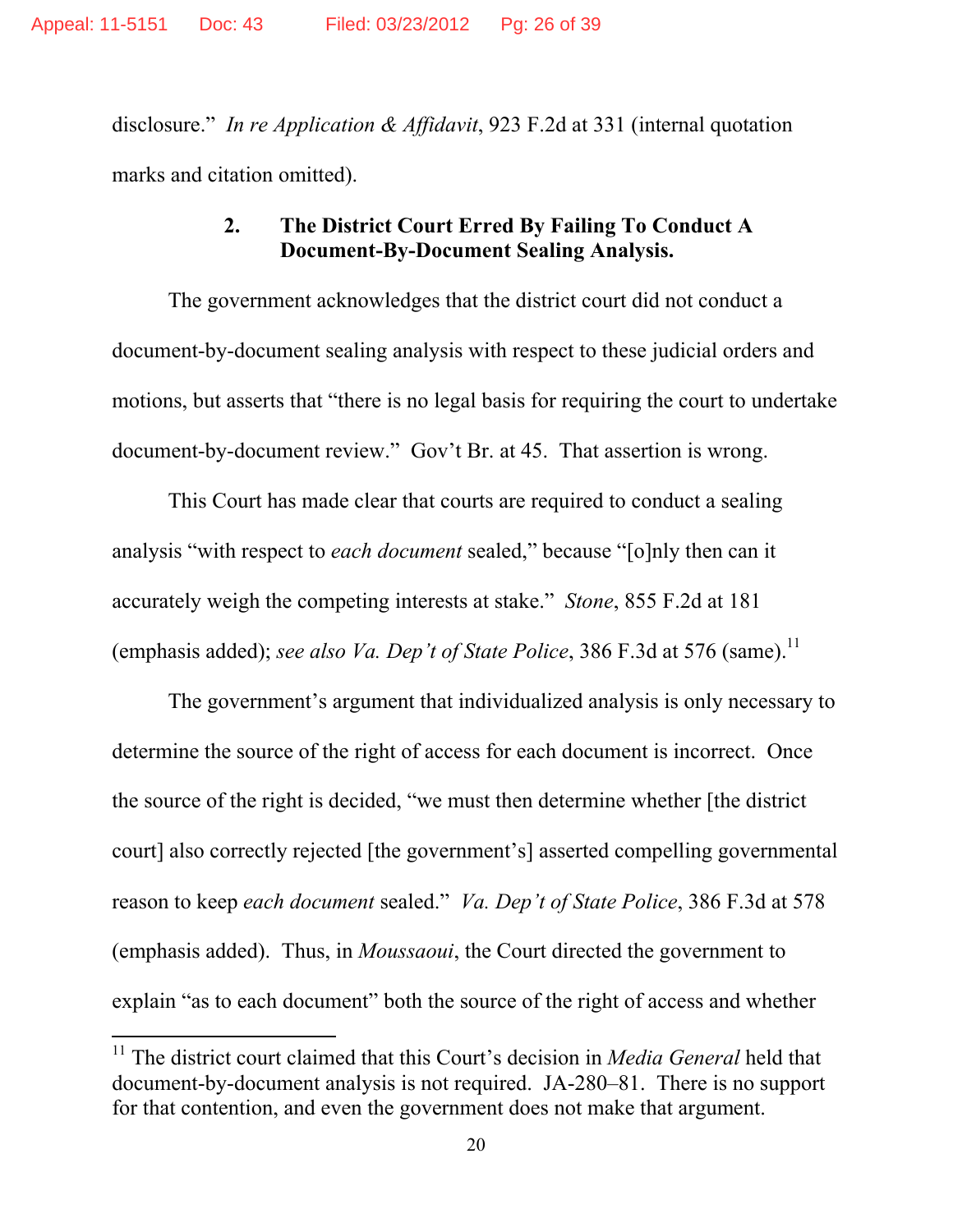continued sealing was appropriate. 65 F. App'x at 889. That makes obvious sense: to determine if a particular document can be sealed, courts must weigh the competing interests for and against disclosure for each document, based on the specific facts and circumstances of each document. *See, e.g.*, *Va. Dep't of State Police*, 386 F.3d at 579.

The district court's failure to conduct a document-by-document analysis led it, like the magistrate, erroneously to focus its analysis exclusively on the § 2703 affidavits and applications and to ignore the other § 2703 orders and motions. *See* Opening Br. at 40-42. The government attempts to defend this error by claiming that "[t]he district court's analysis mirrored the Subscribers' arguments," and that "[b]efore the district court, the Subscribers focused primarily on unsealing the application for the Twitter Order." Gov't Br. at 46. That is not true. Even a cursory review of Movants' lower court briefs makes clear that Movants' primary focus below was the sealing of the other § 2703 orders. *See, e.g.*, JA-6 (Motion for Unsealing at 15 (Jan. 26, 2011) (Dkt. 3)); JA-10 (Objections at 27 (Mar. 28, 2011) (Dkt. 45)); JA-11 (Reply In Support Of Objections at 17 (Apr. 14, 2011) (Dkt. 56)).

Because the district court did not conduct an individualized analysis of the § 2703 orders, it failed to hold the government to its burden with respect to these orders. Indeed, before the lower court, the government refused even to address the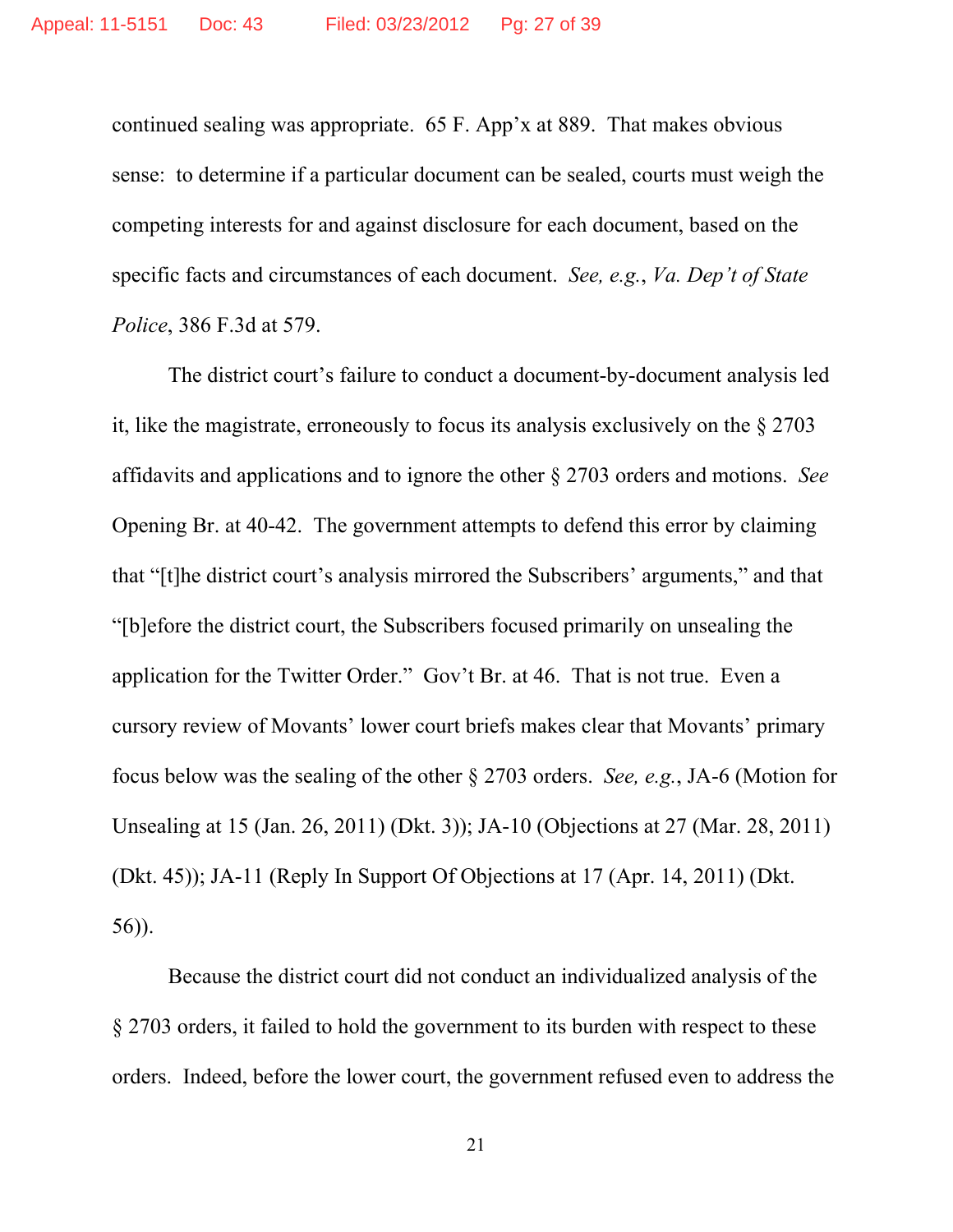other orders, contending that doing so would confirm their existence. JA-10–11 (Resp. to Objections at 30 (Apr. 8, 2011) (Dkt. 55)). This "failure to offer any reason at all is fatal to its attempt to maintain this document under seal under either standard." *Va. Dep't of State Police*, 386 F.3d at 580 (unsealing one document for which no specific arguments were provided).

Recognizing the weakness in its position, the government argues for remand, not reversal. Gov't Br. at 46. As in *Virginia Department of State Police*, because the government failed to provide any justification for sealing the other § 2703 orders and motions, the Court should unseal those documents, not remand for further proceedings. 386 F.3d at 580. That is especially the case given that these particular documents have already been under seal for so long, likely almost fifteen months.

# **3. The District Court Erroneously Failed To Redact These Documents Or To Explain Why Redactions Would Not Be Sufficient.**

Even if the government had met its burden to justify sealing these particular § 2703 orders and motions, the appropriate response would have been for the district court to redact any harmful information, not to seal the entire documents. *See, e.g., Baltimore Sun*, 886 F.2d at 66 (holding that courts "must consider alternatives to sealing the documents" before sealing them, which "ordinarily involves disclosing some of the documents or giving access to a redacted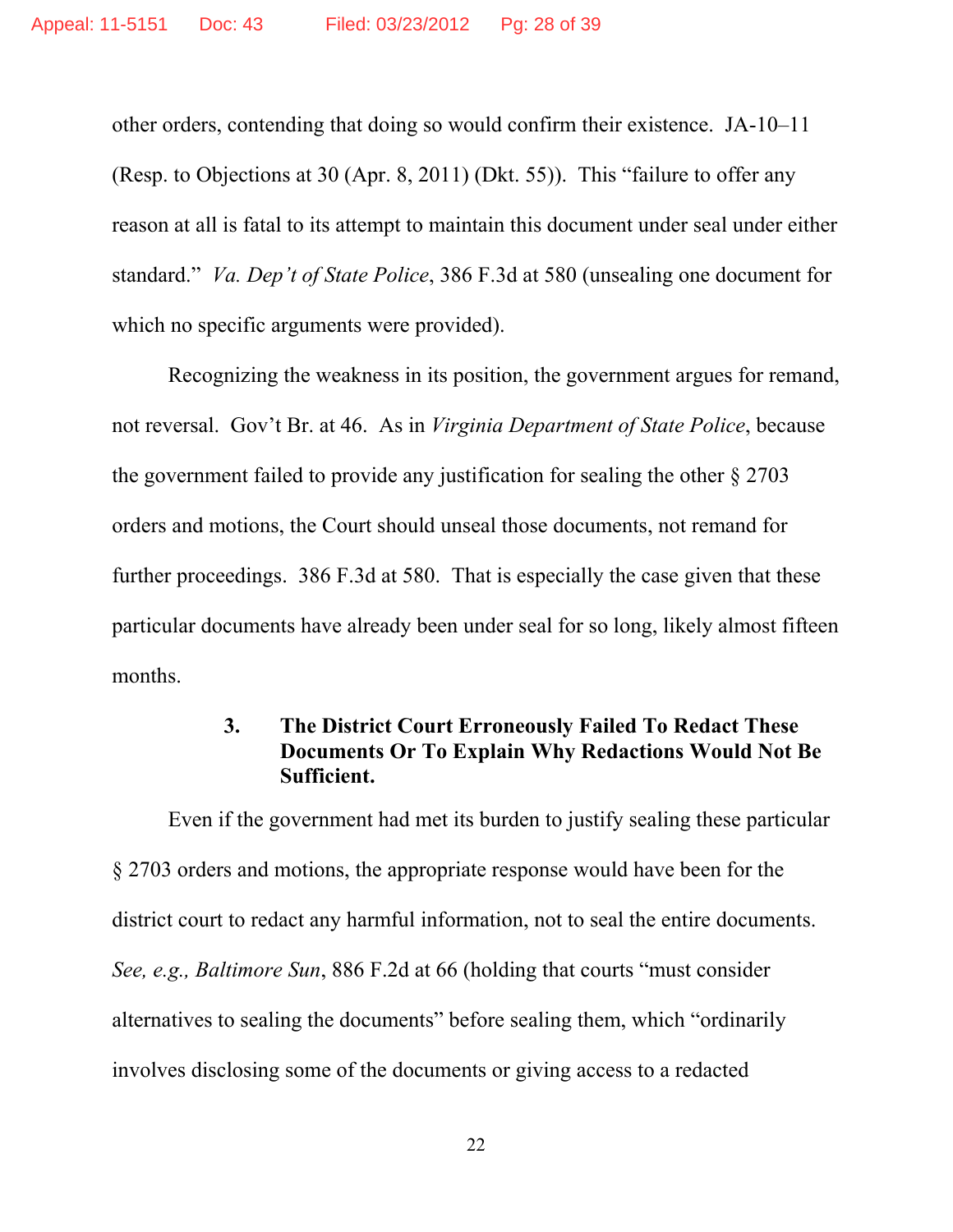version"); *Stone*, 855 F.2d at 181 (same); *In re Knight Publ'g Co.*, 743 F.2d at 235 (same). The district court nevertheless failed to consider such redactions or to explain why they were not possible. That was error, and none of the government's attempts to justify that error have any support.

First, there is no basis for the government's contention that the caselaw requiring redactions is limited to the specific procedural postures of those cases. The cases establish that the procedural requirement of considering redactions applies to all sealing requests. *See, e.g.*, *In re Knight Publ'g Co.*, 743 F.2d at 234- 35 (holding that procedural sealing requirements like considering redactions are "prerequisites to a closure order in a criminal proceeding").

Second, the government's assertions that redactions are not appropriate or practical here, "in the midst of an active criminal investigation," Gov't Br. at 48, and that redactions cannot occur "until a charging document is filed," *id.* at 47, are foreclosed by this Court's caselaw. Both *Baltimore Sun* and *Media General* involved pre-indictment, ongoing investigations, but the Court nevertheless reiterated that before sealing, courts must first consider alternatives, such as redactions, and, if they are rejected, explain the reasons for not using them. *Baltimore Sun*, 886 F.2d at 66; *Media Gen. Operations*, 417 F.3d at 429.

Finally, the government's assertion that the magistrate and the district court "*did* consider alternatives to sealing," Gov't Br. at 49 (emphasis in original), is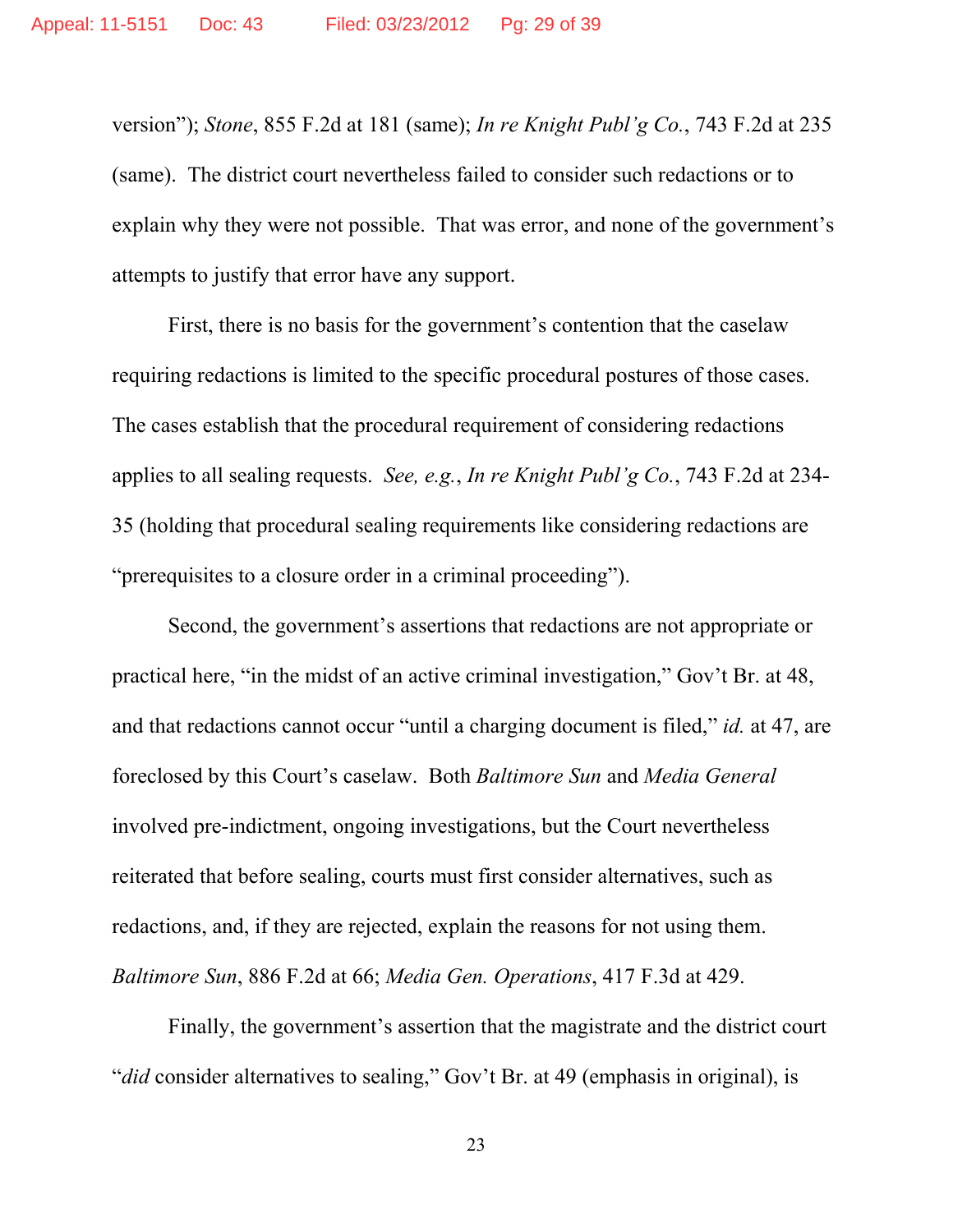disingenuous. The redactions that the magistrate considered dealt solely with the litigation documents concerning Movants' motions. The magistrate never addressed the appropriateness of redactions to the other § 2703 orders. The district court, in turn, erroneously held that it was not necessary to consider any alternatives to sealing. JA-275–77.

### **IV. THE DISTRICT COURT ERRED IN NOT REQUIRING PUBLIC DOCKETING.**

Public docketing is fundamental both in its own right and as a means to facilitate the right of access by providing notice of judicial events. As a result, courts must publicly docket even sealed judicial records with sufficient information to provide "public notice" of each sealed document and "a reasonable opportunity to challenge" its sealing. *Stone*, 855 F.2d at 181; *see also Baltimore Sun*, 886 F.2d at 65 (same); *In re Wash. Post Co.,* 807 F.2d at 390 (same). That is true in all contexts, including, as here, in pre-indictment, ongoing investigations. *Baltimore Sun*, 886 F.2d at 65 (requiring public docketing in the pre-indictment search warrant context to provide notice and "an opportunity . . . to voice objections to the denial of access"); *see also Media Gen. Operations*, 417 F.3d at 427 (same).

Rather than address this clear caselaw, the government simply contends that "[t]here is [n]o [r]ight to [p]ublic [d]ocketing of [i]nvestigative [p]roceedings" and that these § 2703 orders should be docketed like grand jury documents. Gov't. Br.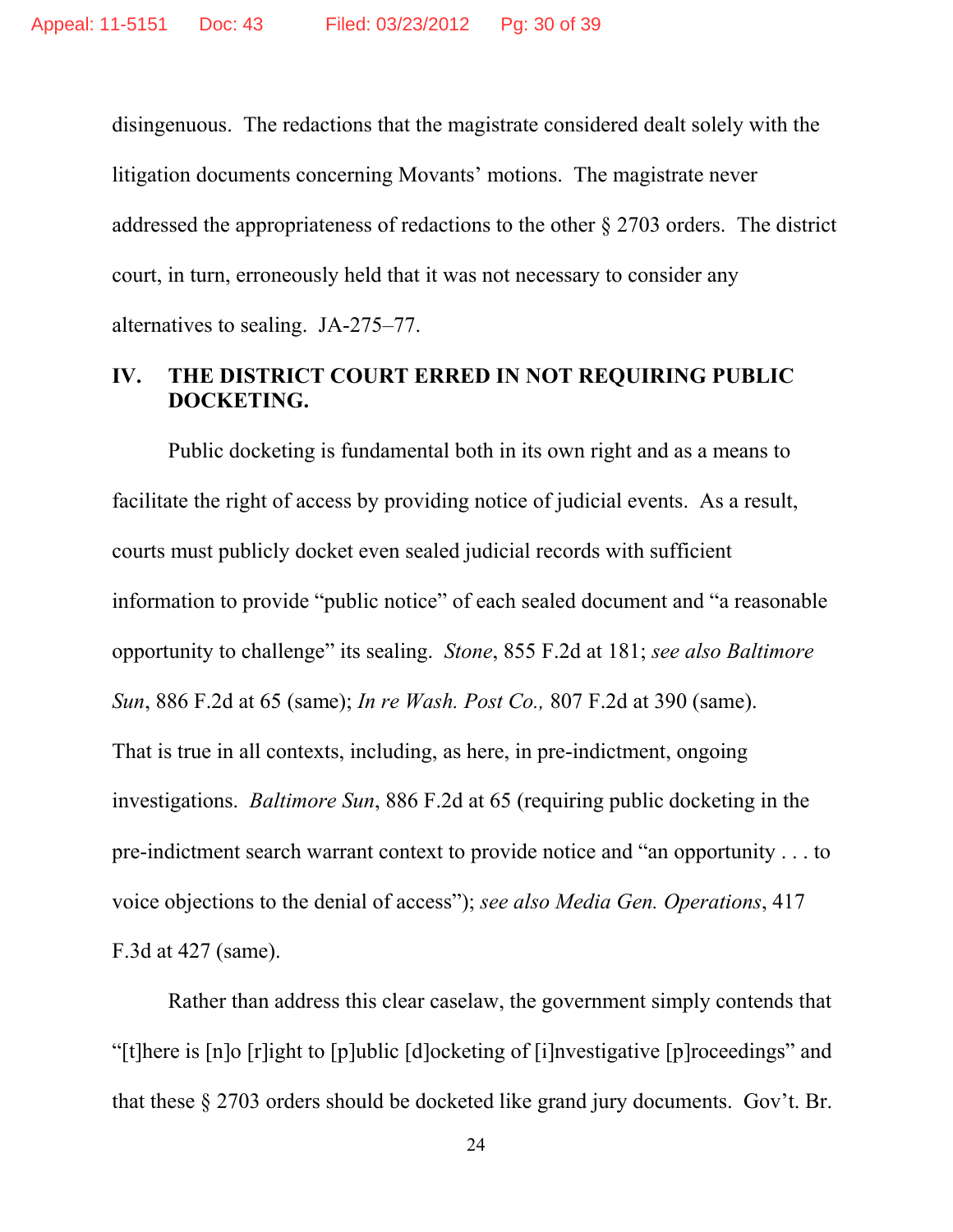at 50. As discussed earlier, these § 2703 orders and motions are not grand jury documents and should not be treated like them. *See supra* at 7-9. Indeed, the government has acknowledged that these documents were not sealed pursuant to Fed. R. Crim. P. 6(e), the grand jury secrecy rule. Gov't Br. at 15-17. The creation of a "DM" docket to house this independent proceeding is further evidence that this matter is distinct from any separate grand jury proceeding.

 The Federal Rules of Civil and Criminal Procedure, the rules of this Court and of other courts, and Judicial Conference policies all confirm that courts must publicly docket each document filed in court, including sealed documents. *See*  Opening Br. at 49-50 (discussing the specific rules and policies).<sup>12</sup> The government's claim that Fed. R. Crim. P. 55 is silent on whether § 2703 orders should be docketed ignores the clear text of the rule. It provides that "every court order or judgment," along with the "date of entry," "must" be entered by the clerk in the public records—*i.e.*, exactly the information Movants have requested. Every order means *every* order, and the use of "must" makes clear that public docketing is required for any court order, including § 2703 orders. *See also* Fed. R. Civ. P.

 $12$  Contrary to the government's argument, the Judicial Conference's policy cites the routine nature of sealing cases as a practice to be avoided and urges courts to limit their sealing of entire case files. Judicial Conference Policy on Sealed Cases, Sept. 13, 2011, *available at* 

http://www.uscourts.gov/uscourts/News/2011/docs/JudicialConferencePolicyonSe aledCivilCases2011.pdf. Moreover, that a practice is routine does not mean it is constitutional. *Arizona v. Gant,* 556 U.S. 332, 351 (2009).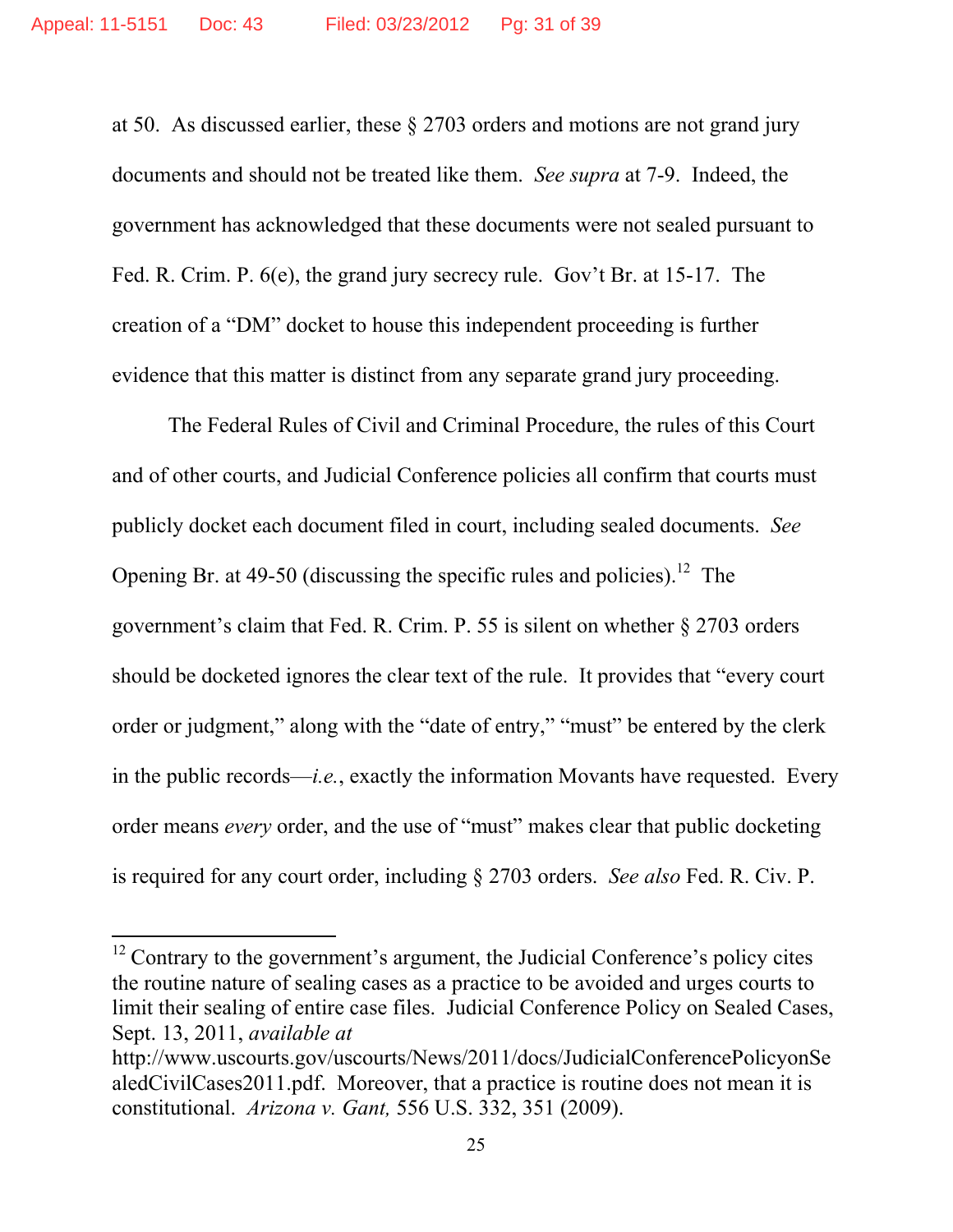79 (same).

The government completely ignores this Court's holding that the information on docket sheets is "harmless" and that sealing them can violate the First Amendment. *In re State-Record Co., Inc.,* 917 F.2d 124, 129 (4th Cir. 1990). As in *In re State-Record*, the docket entries requested here—the name of each document, redacted if necessary, and its filing date—are harmless, and including them on the docket would not impede the government's investigation, especially since the entries would not reveal the particular investigation to which they relate. The individual entries on the ec-3 (Twitter) docket demonstrate that; although some of the listed documents are still sealed, JA-175, those entries have not affected the government's investigation. Indeed, other district courts have implemented docketing with more information than the EC list without harming the government. JA-210–21.

Because this information is harmless, sealed docket sheets that lack individual entries for the public to view "violate[] one of the cardinal rules that closure orders must be tailored as narrowly as possible." *In re State Record Co.*, 917 F.2d at 129; *see also Hartford Courant Co. v. Pellegrino,* 380 F.3d 83, 93 (2d Cir. 2004) (invalidating sealed docket sheets because, in part, individual docket entries "endow the public and press with the capacity to exercise their rights guaranteed by the First Amendment"); *United States v. Valenti,* 987 F.2d 708, 715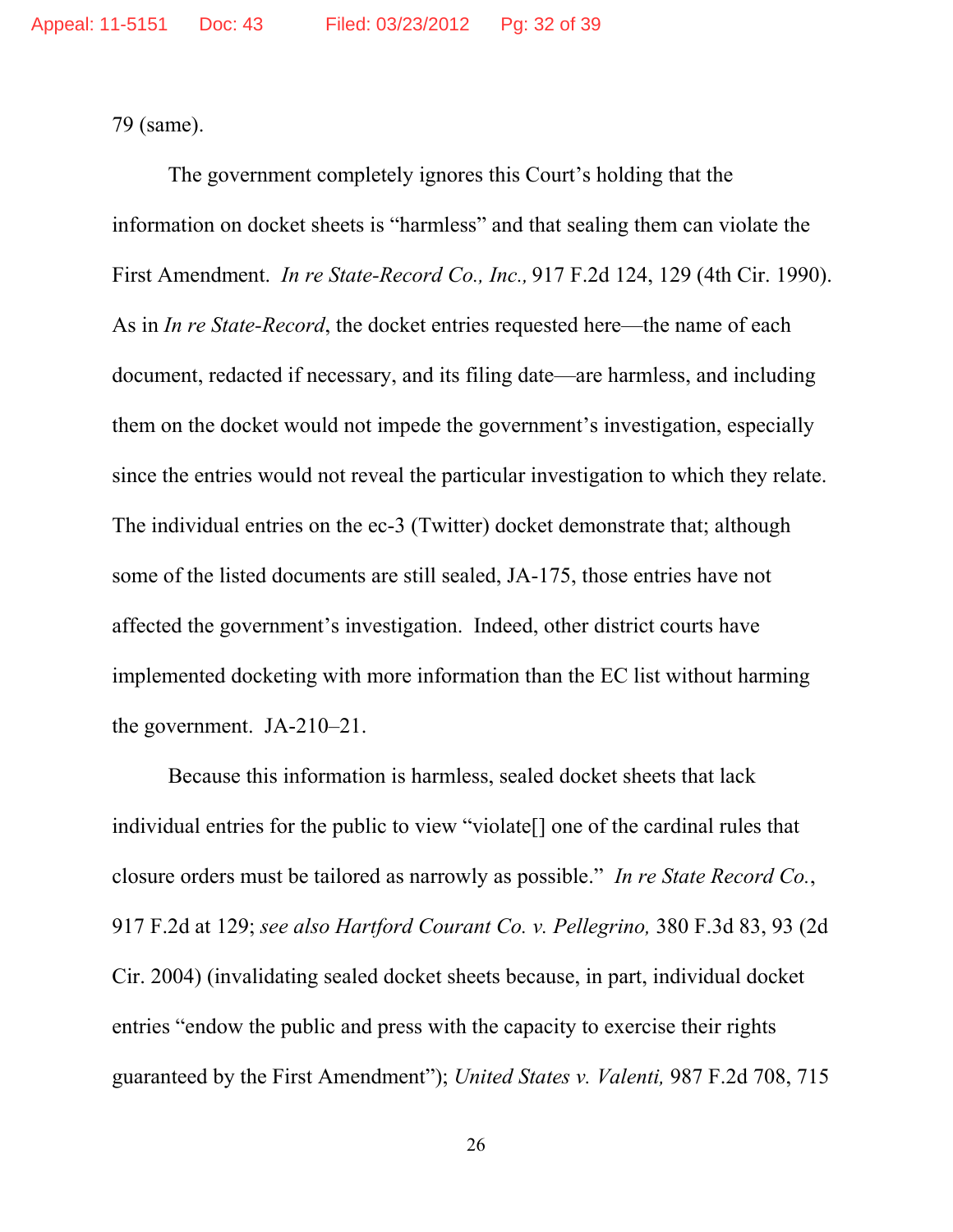(11th Cir. 1993) (holding that failure to docket individual pretrial events violated the First Amendment).

The EC running list violates these clear principles. It contains only the docket number, the date the docket number was assigned by the clerk's office, and the name of the assigned judge. JA-175–77. It does not specify the type of order involved, the date of the order, whether the court denied any requests for an order, or whether there have been any motions challenging the orders. In fact, the government concedes that the EC list provides no information whatsoever for any of the other § 2703 orders concerning Movants that were issued before the EC list was created in May 2011,

. 13 Accordingly, with the exception of the indexing of the Twitter documents (ec-3), the EC list violates the requirement that each court document, including sealed documents, must be publicly docketed, with entries identifying its name and filing date. *See, e.g., Baltimore Sun,* 886 F.2d at 65; *Stone,* 855 F.2d at 181; *In re Wash. Post Co.,* 807 F.2d at 390; Fed. R. Crim. P. 55; Fed. R. Civ. P. 79; E.D. Va. Local Crim. R. 49. As here, in *In re State-Record,* the

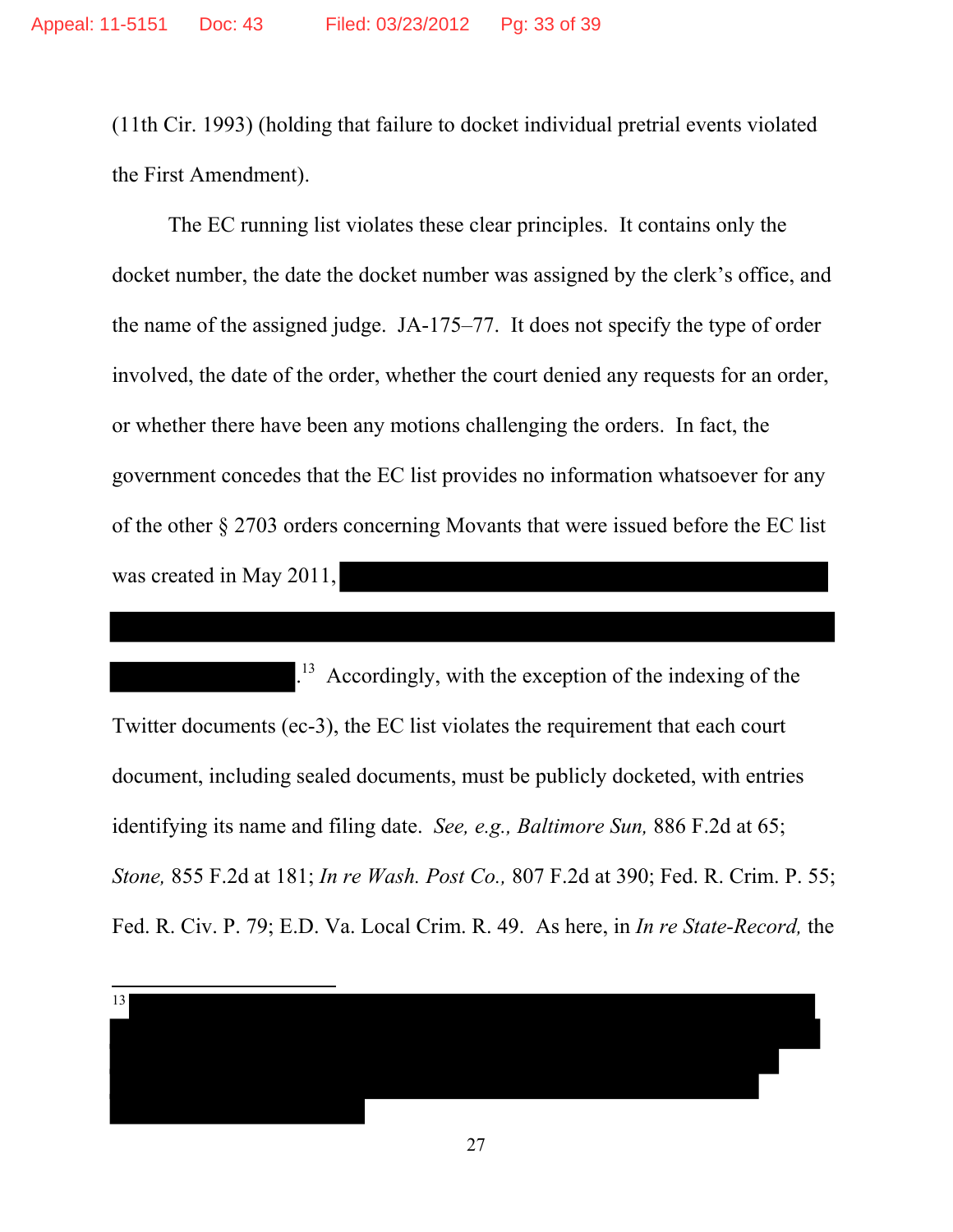case number, the name of the judge, and the fact of sealing were publicly known, but the individual entries were sealed. That public information was not sufficient to provide public docketing there, and it is not sufficient here either. 917 F.2d at 129.

The EC list does not, thus, even contain the information on the running list referenced in *Media General*, after which the EC "running list" was presumably modeled. 417 F.3d at 427 (noting that the items "Search Warrant" and "Affidavit Under Seal" were individually docketed on that running list). Indeed, far from rejecting the need for additional docketing in this case, *Media General* reiterates the requirement of publicly docketing even sealed documents: "judicial officer[s] must give notice to the public by docketing the order sealing the documents." *Id*. at 435.

Regardless of how the district court is currently docketing search warrants.<sup>14</sup> when the court fails, as here, to even note the type of order being docketed or the order sealing the documents, it fails to provide the required public notice. It is not enough to indicate that a sealed case exists and to leave the public guessing whether any order was issued, what type of order it was, or whether any other documents were filed. Indeed, without knowing what type of document has been sealed, the public cannot evaluate if the sealing was appropriate or what the legal

<sup>&</sup>lt;sup>14</sup> The validity of that docketing is not before the Court.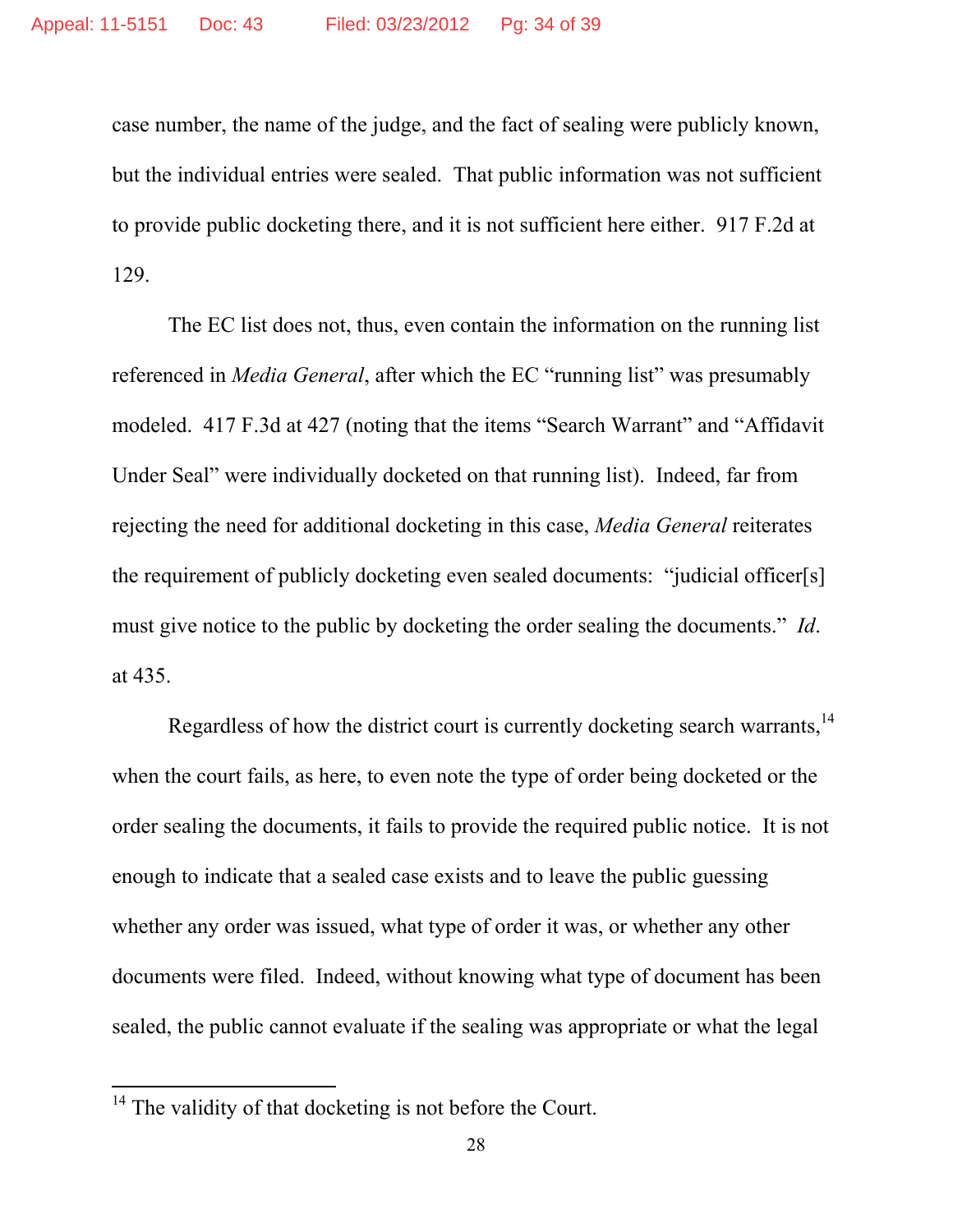standard for that sealing was, making it practically impossible to challenge that sealing. Without the name and date for each document, a generic entry of "Under Seal v. Under Seal" is meaningless and fails to give the public the required notice and opportunity to exercise its right of access. That may be better for the government, but it defeats the whole purpose of public docketing.

### **CONCLUSION**

 For the foregoing reasons, the Court should vacate the district court's order, unseal the other § 2703 orders and motions concerning Movants, and require the district court to maintain a public docket concerning these other judicial orders and related documents.

Respectfully submitted,

Dated: March 23, 2012 By:  $\frac{s}{s}$  Aden J. Fine

Aden J. Fine AMERICAN CIVIL LIBERTIES UNION FOUNDATION 125 Broad Street, 18th Floor New York, NY 10004 Telephone: 212.549.2500 Facsimile: 212.549.2651 Email: afine@aclu.org

Rebecca K. Glenberg AMERICAN CIVIL LIBERTIES UNION OF VIRGINIA FOUNDATION, INC. 530 E. Main Street, Suite 310 Richmond, VA 23219 Telephone: 804.644.8080 Facsimile: 804.649.2733 Email: rglenberg@acluva.org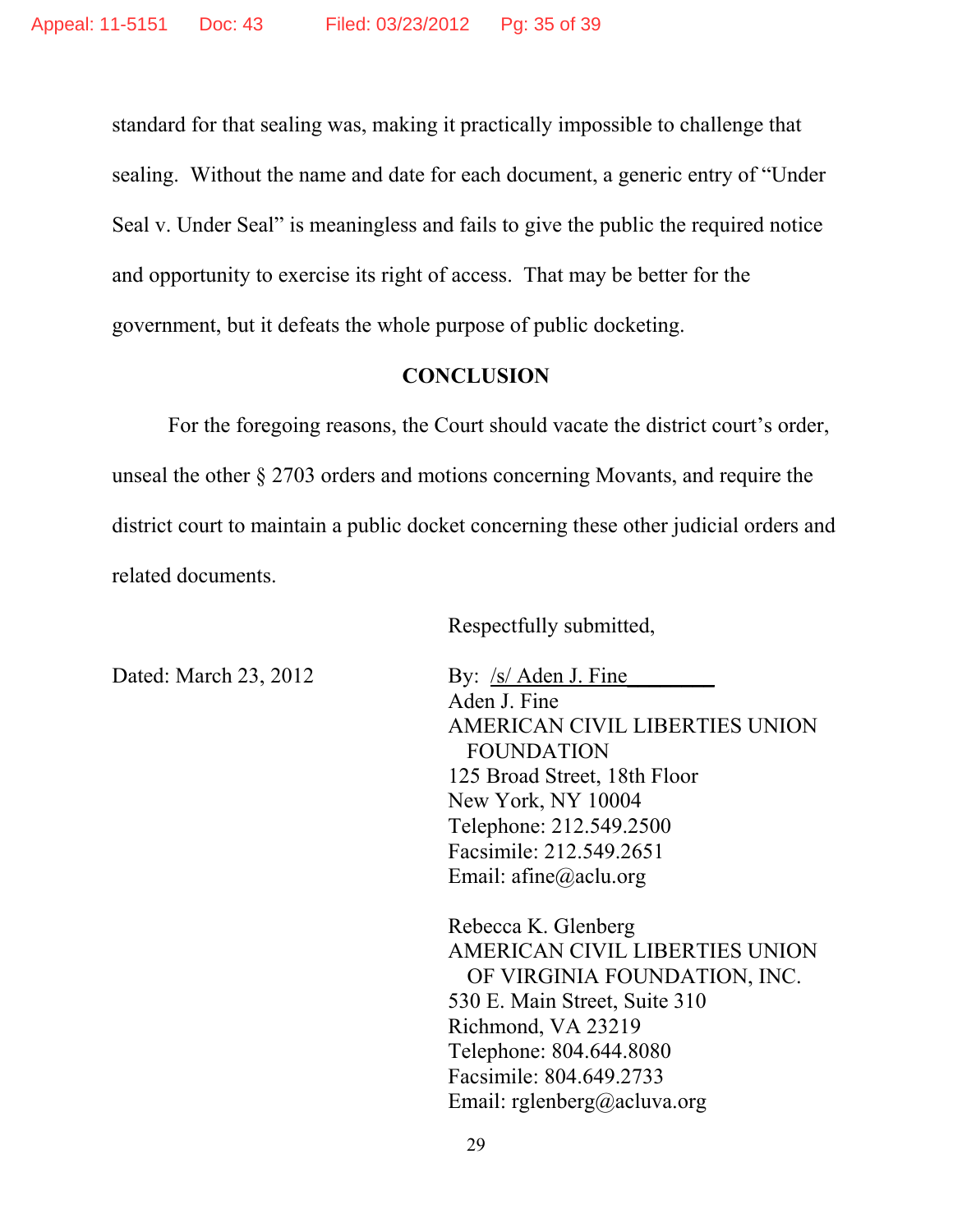Cindy A. Cohn Lee Tien Marcia Hofmann ELECTRONIC FRONTIER FOUNDATION 454 Shotwell Street San Francisco, CA 94110 Telephone: 415.43 6.9333 x108 Facsimile: 415 436.9993 Email: cindy@eff.org Email: tien@eff.org Email: marcia@eff.org

#### **Attorneys for BIRGITTA JONSDOTTIR**

Dated: March 23, 2012 By: /s/ Rachael E. Meny

John W. Keker Rachael E. Meny Steven P. Ragland KEKER & VAN NEST LLP 710 Sansome Street San Francisco, CA 94111-1704 Telephone: 415.391.5400 Facsimile: 415.397.7188 Email: jkeker@kvn.com Email: rmeny@kvn.com Email: sragland@kvn.com

John K. Zwerling Stuart Sears ZWERLING, LEIBIG & MOSELEY, P.C. 108 North Alfred Street Alexandria, VA 22314 Telephone: 703.684.8000 Facsimile: 703.684.9700 Email: JZ@Zwerling.com Email: Stuart@Zwerling.com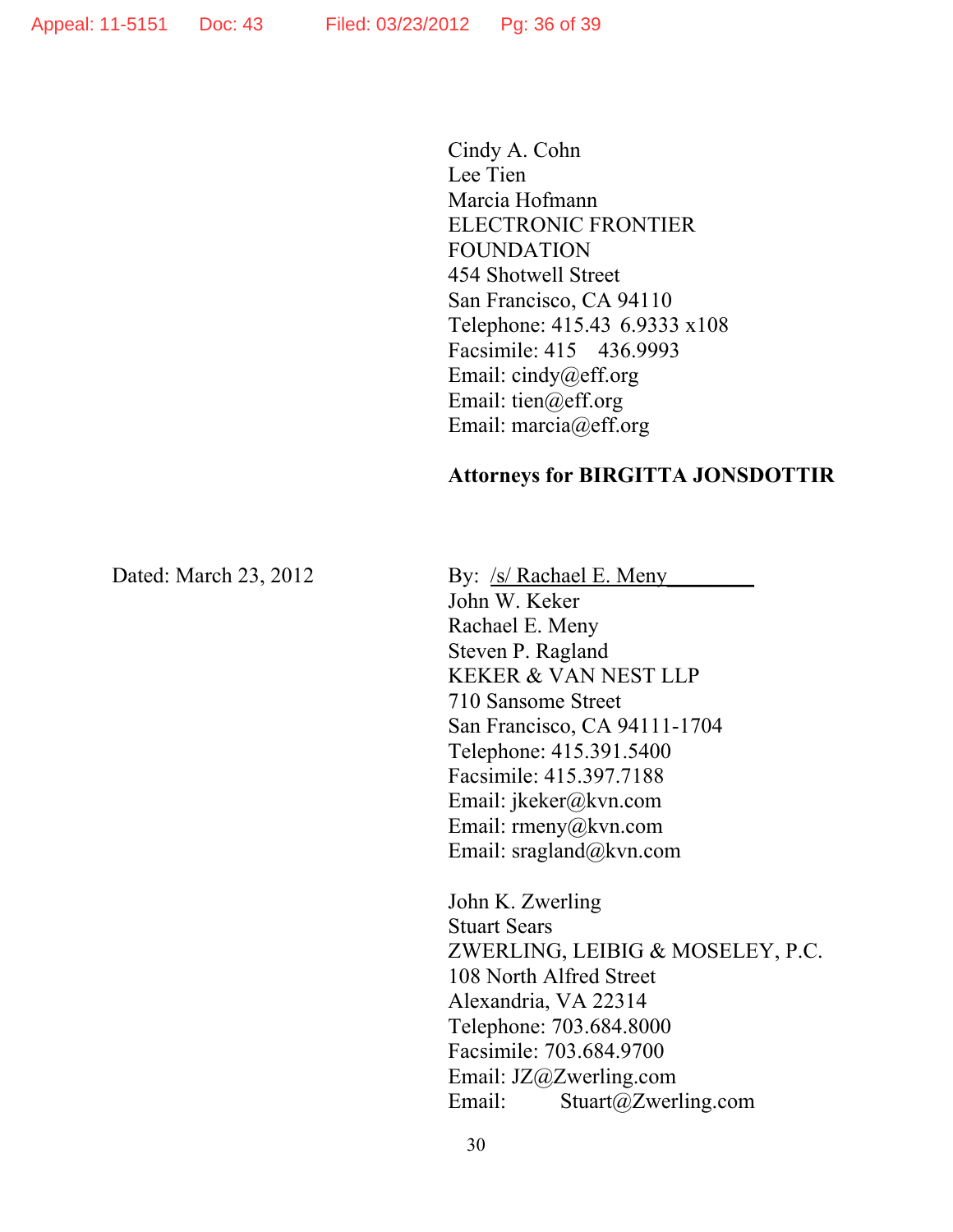#### **Attorneys for JACOB APPELBAUM**

Dated: March 23, 2012 By: /s/ John D. Cline John D. Cline LAW OFFICE OF JOHN D. CLINE 235 Montgomery Street, Suite 1070 San Francisco, CA 94104 Telephone: 415.322.8319 Facsimile: 415.524.8265 Email: cline@johndclinelaw.com

> K.C. Maxwell LAW OFFICE OF K.C. MAXWELL 235 Montgomery Street, Suite 1070 San Francisco, CA 94104 Telephone: 415.322.8817 Facsimile: 415.888.2372 Email: kcm@kcmaxlaw.com

Nina J. Ginsberg DIMUROGINSBERG, P.C. 908 King Street, Suite 200 Alexandria, VA 22314 Telephone: 703.684.4333 Facsimile: 703.548.3181 Email: nginsberg@dimuro.com

### **Attorneys for ROP GONGGRIJP**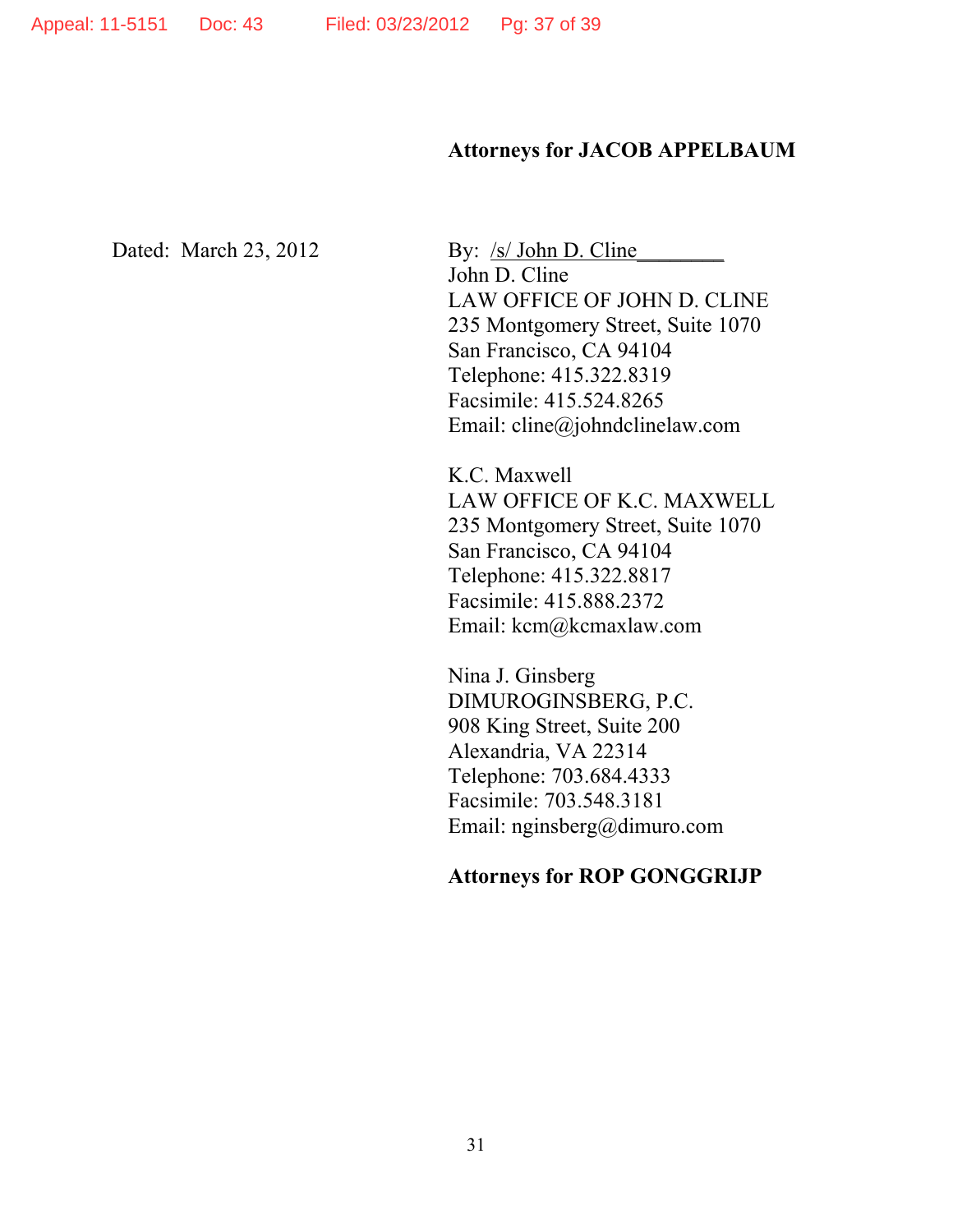# **CERTIFICATE OF COMPLIANCE**

- 1. This brief complies with the type-volume limitation of Federal Rule of Appellate Procedure 32(a) because it contains 6,970 words, excluding the parts of the brief exempted by Federal Rule of Appellate Procedure  $32(a)(7)(B)(iii)$ .
- 2. This brief complies with the typeface requirements of Federal Rule of Appellate Procedure 32(a)(5) and the type-style requirements of Federal Rule of Appellate Procedure 32(a)(6) because it has been prepared in a proportionally spaced typeface using Microsoft Word 2010 in 14-point Times New Roman.

/s/ Aden J. Fine

Aden J. Fine

March 23, 2012